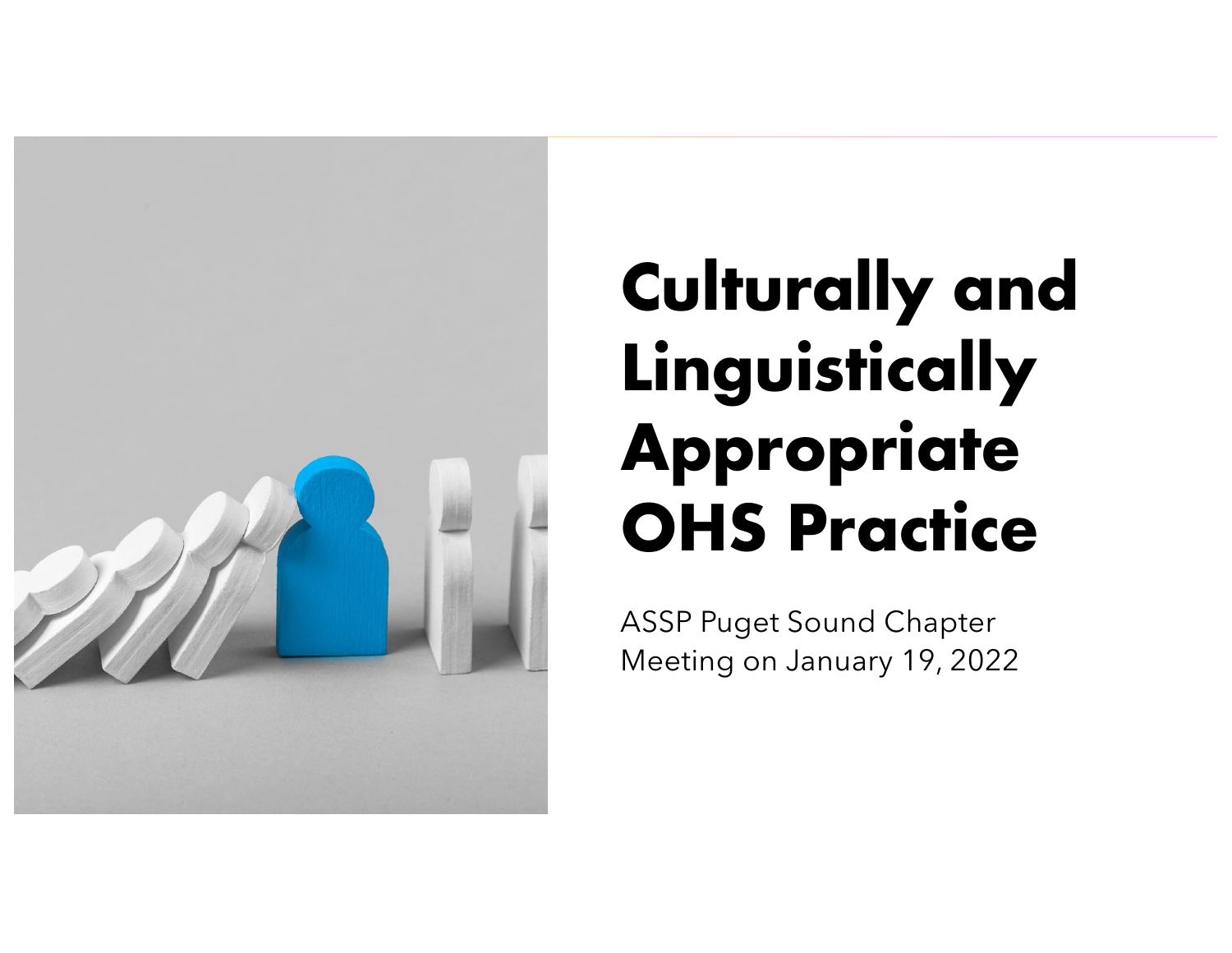# **Today's Learning Opportunities**

# 01

Introduce relevant Culturally and Linguistically Appropriate Services (CLAS) standards

# 02

Describe how the CLAS standards relate to improved inclusion, diversity, equity, and accessibility in the workplace

# 03

Discuss related social determinants of health via the Total Worker Health (TWH) paradigm.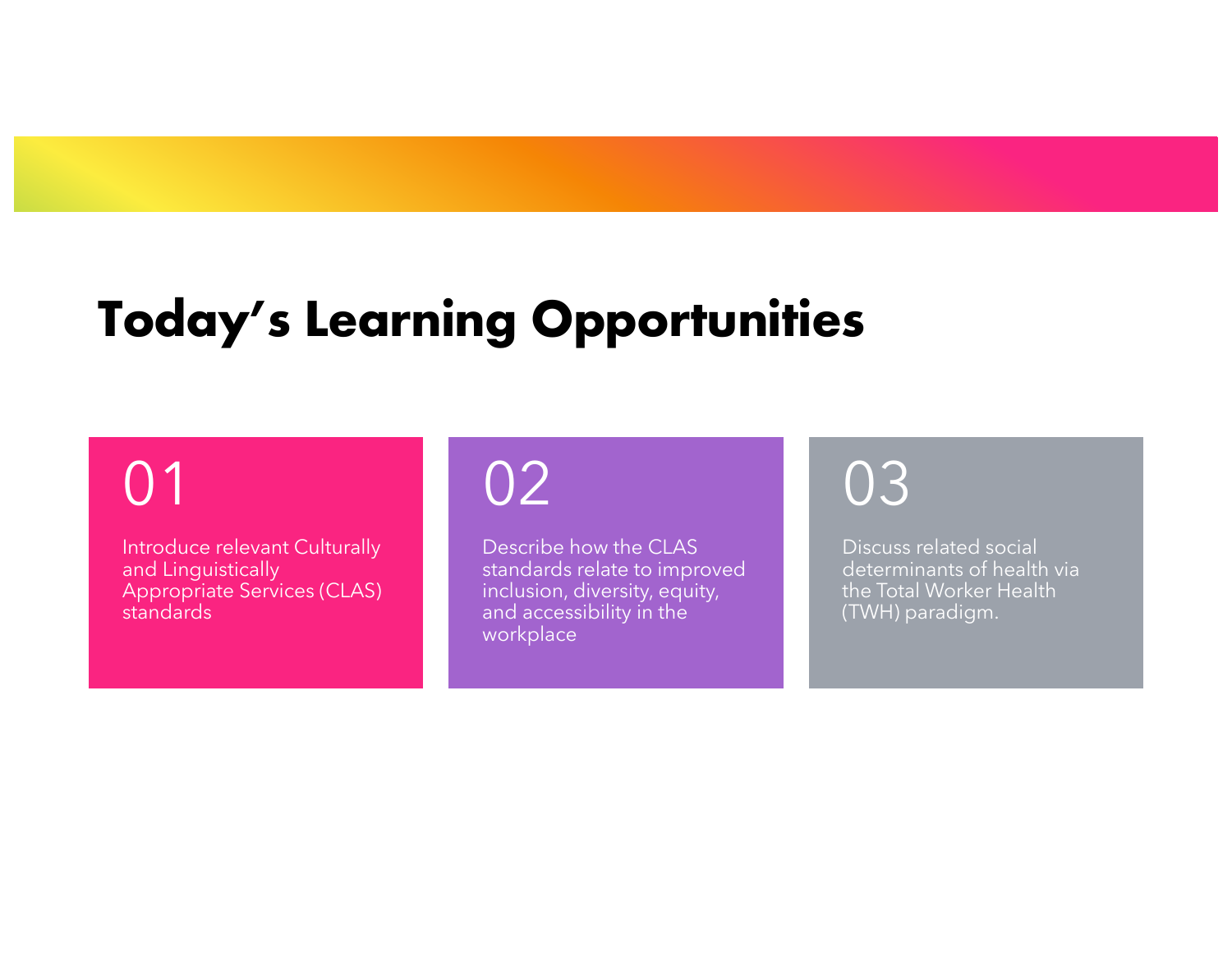

# **Self-Introduction**

- + Dr. Morgan Bliss, CIH, CSP
- + #IndustriousHygienist
- + Faculty @ Central Washington Uni
- + Published article on this topic with Mandi Kime in ASSP's *Professional Safety Journal* in December 2021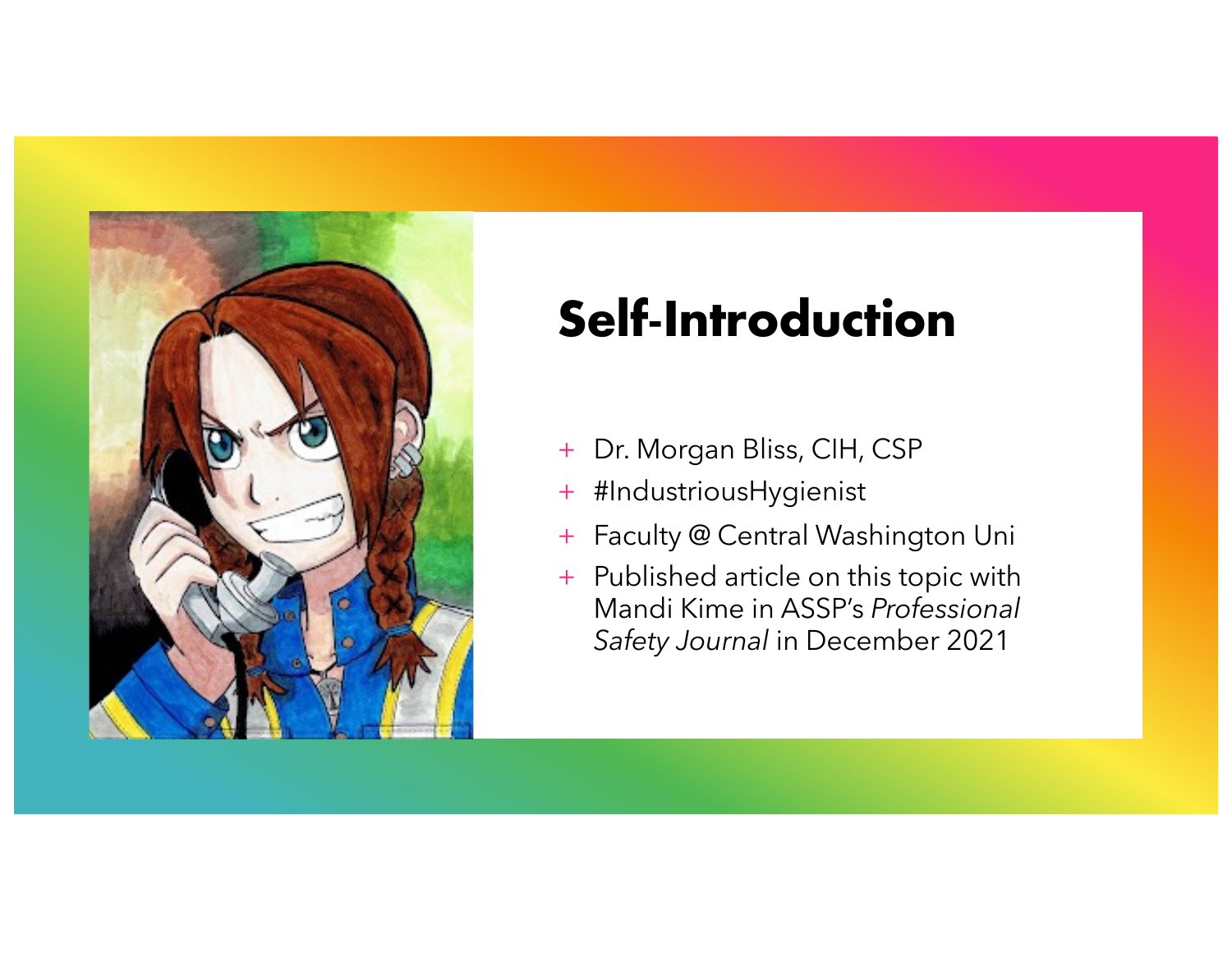# **Why use the CLAS Standards?**

Established by the U.S. Department of Health & Human Services - Office of Minority Health (or equivalent standards in other countries)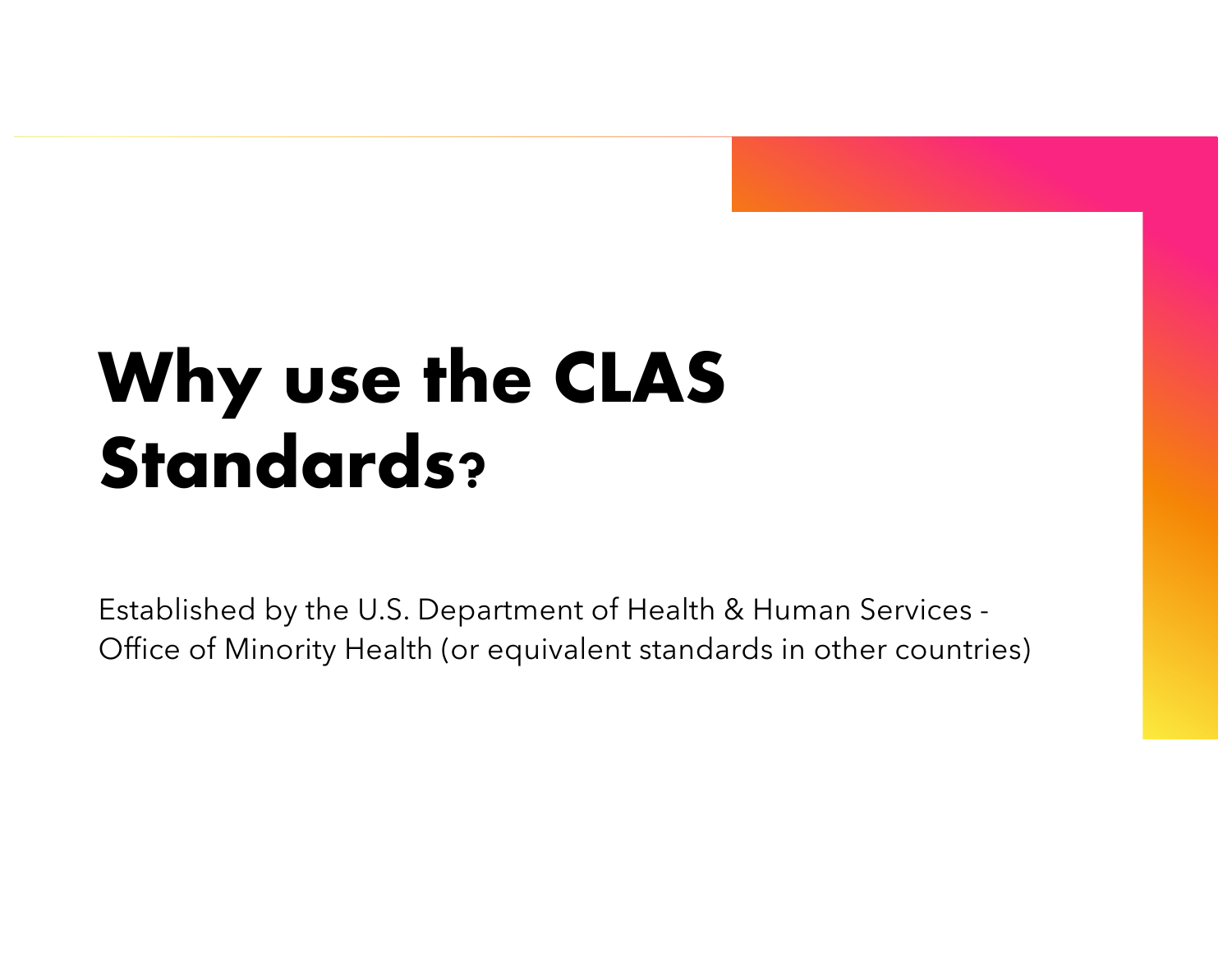# **Background Information**

- + Occupational health and safety (OHS) professionals are considered to be a healthcare occupation, per the U.S. BLS
- + OHS professionals collect data from and analyze conditions in workplaces, which can be considered a form of preventive healthcare
- + Communication and problem-solving skills are paramount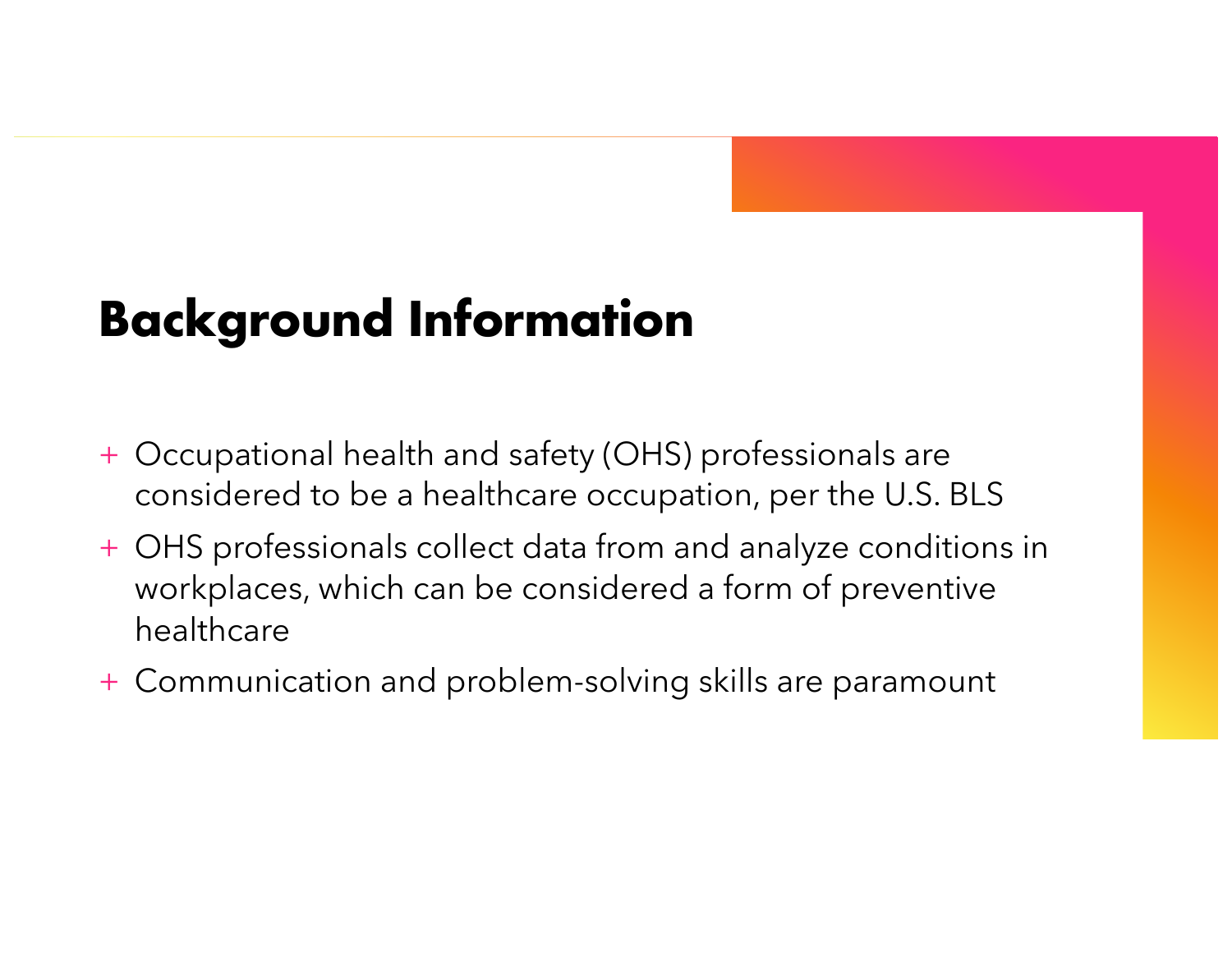### **Intro to CLAS Standards**

- + Relevant Culturally and Linguistically Appropriate Services (CLAS) standards are about governance, leadership, the workplace, communication, language assistance, continuous improvement, and accountability
- + The INSHPO (2017) OHS professional capability framework briefly mentions the need for organizations to adapt "[…] to account for variations in regulations, histories and cultures as they pertain to OHS practice"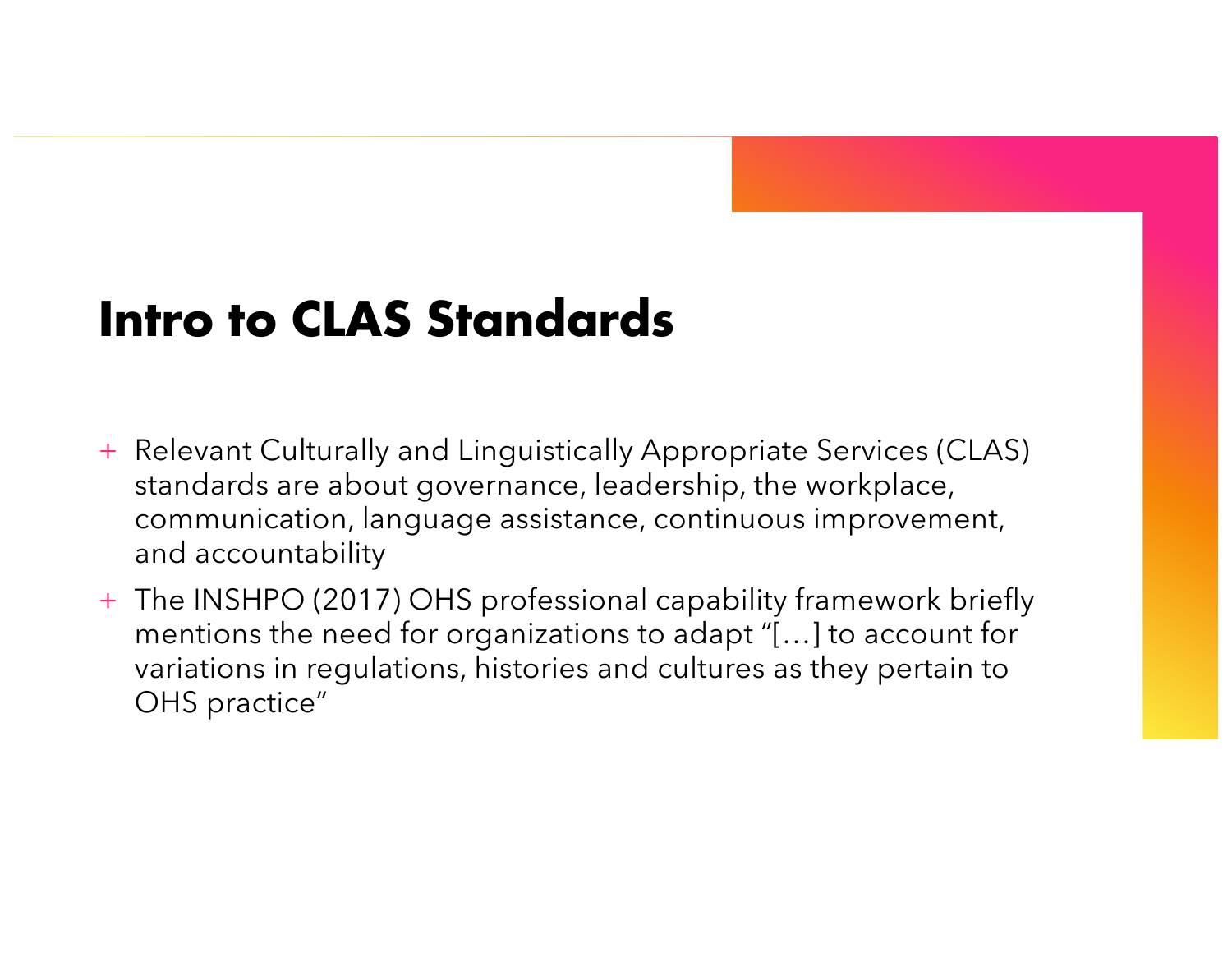### **Intro to CLAS Standards**

CLAS standards are focused on reducing health disparities and improving health equity through respect and responsiveness

Consider use of CLAS standards as part of inclusion, diversity, equity, and accessibility (IDEA) efforts and evidence-based practices in OHS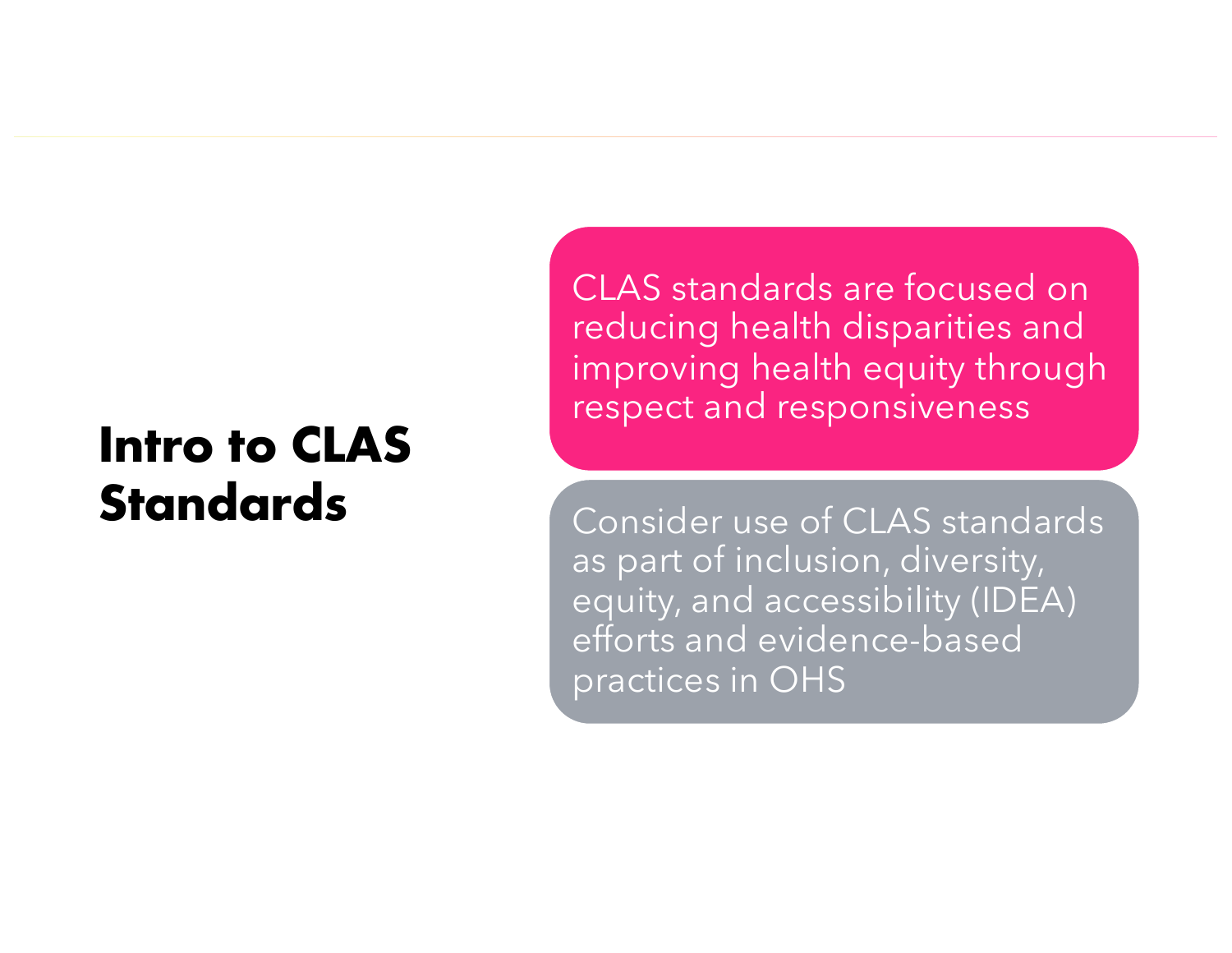## **Principal CLAS Standard**

+ "Provide effective, equitable, understandable, and respectful quality care and services that are responsive to diverse cultural health beliefs and practices, preferred languages, health literacy, and other communication needs*.*"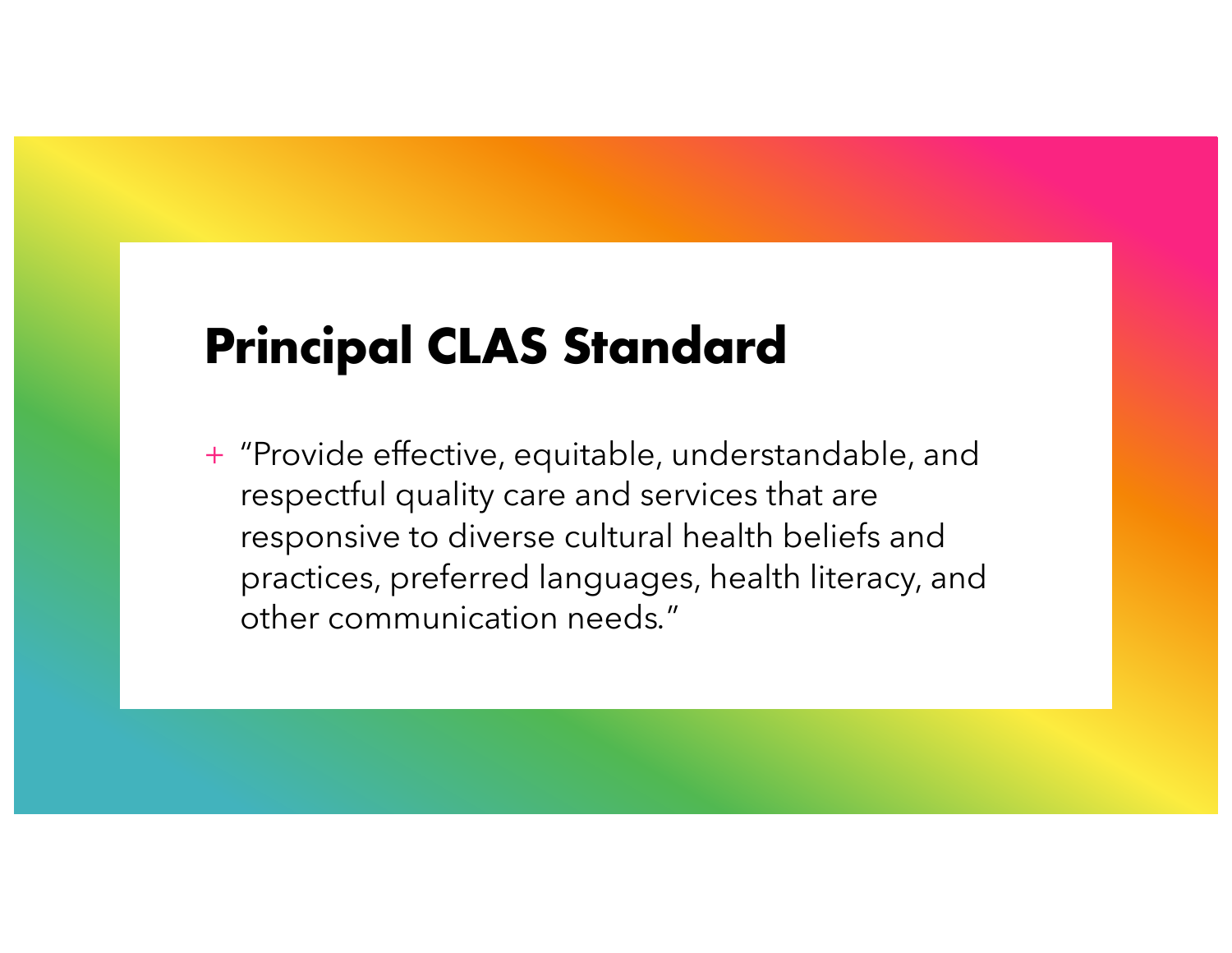### **Principal CLAS Standard**

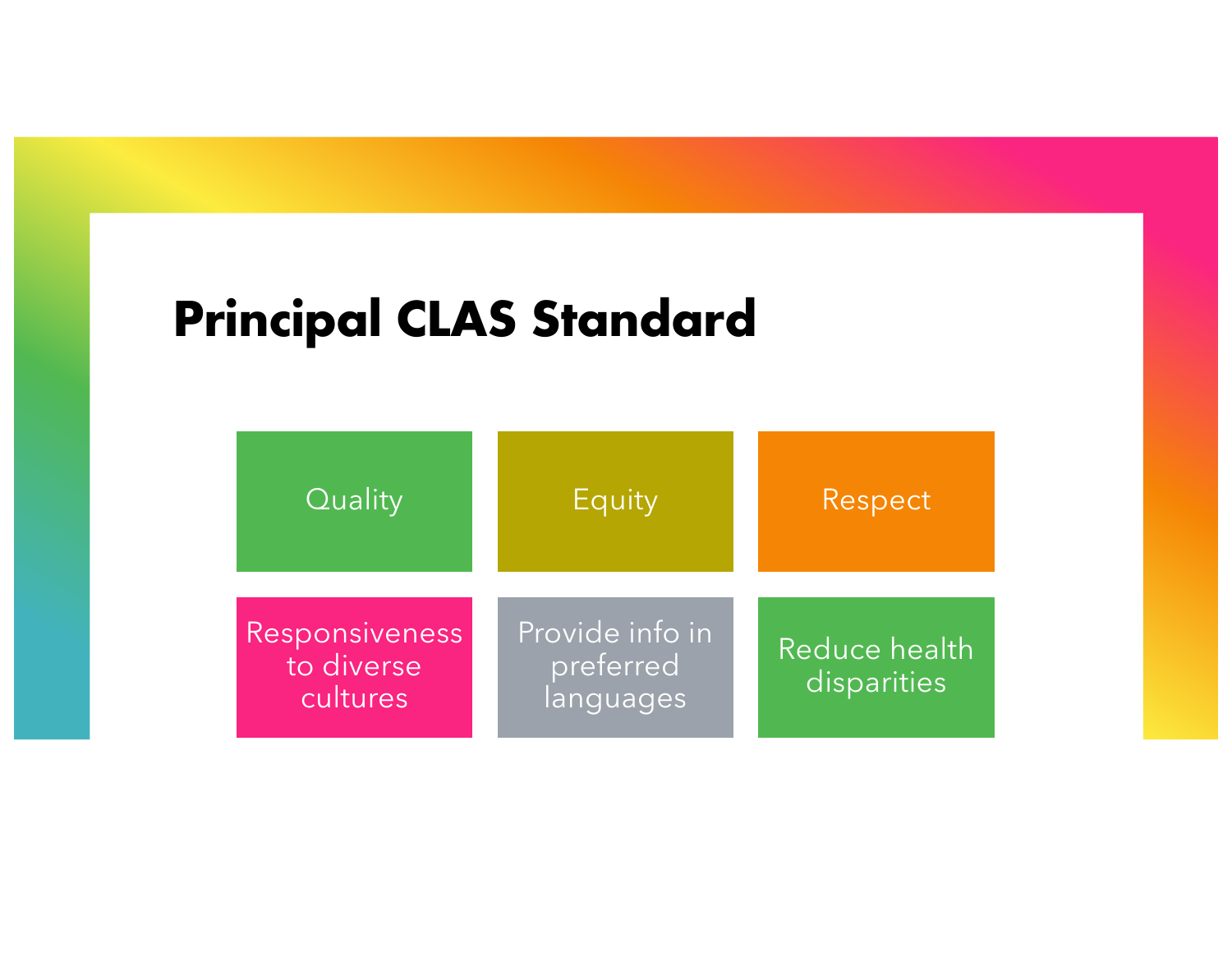# **Relation to Psychological Safety**

- + A psychologically safe workplace, per Edmondson (2019), is a workplace where people are "comfortable sharing concerns and mistakes without fear of embarrassment or retribution"
- + And "a workplace that is truly characterized by inclusion and belonging is a psychologically safe workplace"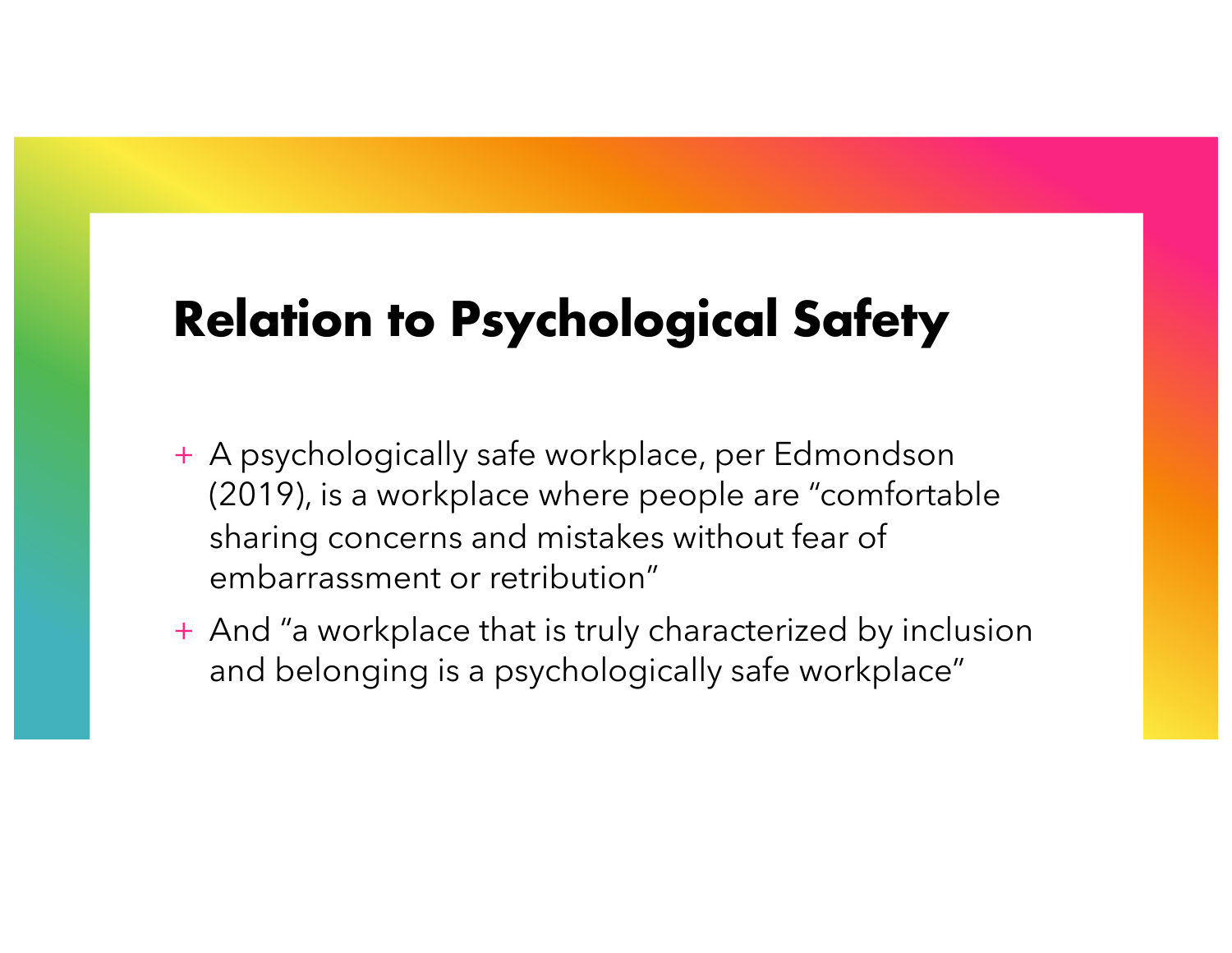# **Relation to Psychological**

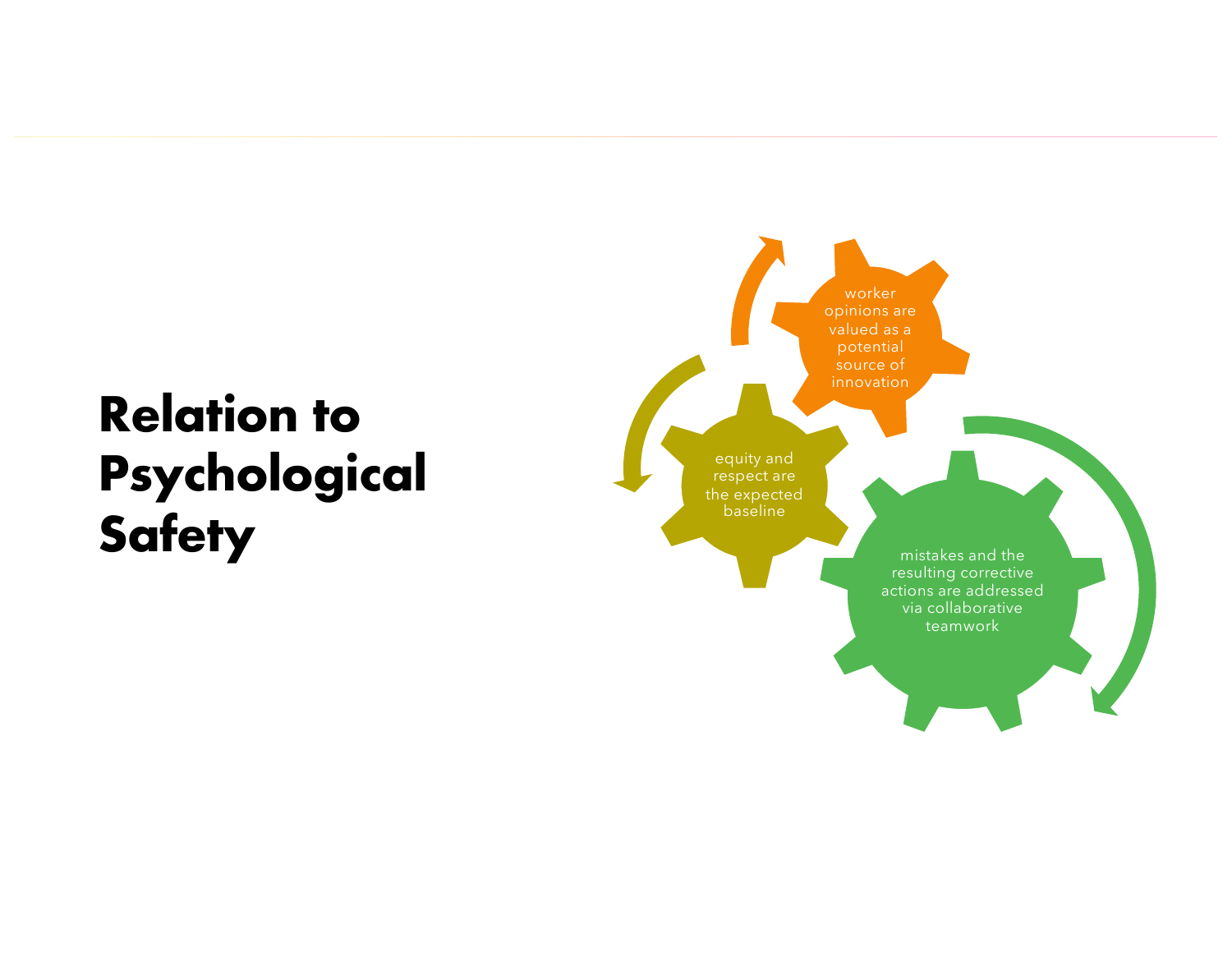# **CLAS Standard about Governance, Leadership, & Workforce**

Sustained organizational governance (policies, procedures, allocation of resources)

Recruitment and retention of a culturally and linguistically diverse team

Ongoing education about CLAS policies and practices for governance team, leadership team, and workforce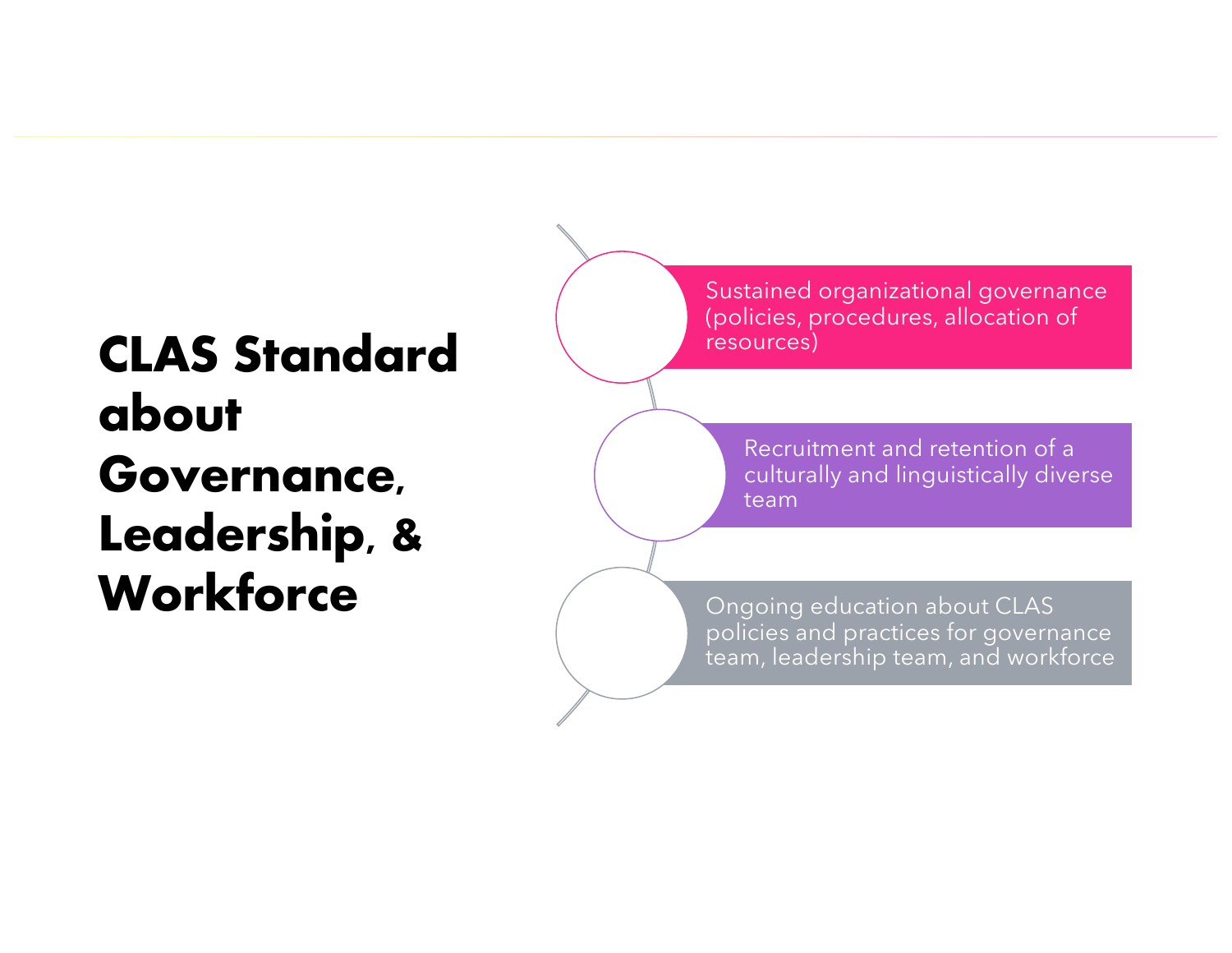# **Relation to OHSMS & TWH**



both discuss the importance of codified policies, programs, and procedures in communicating the organization's intent and commitment to ongoing organizational governance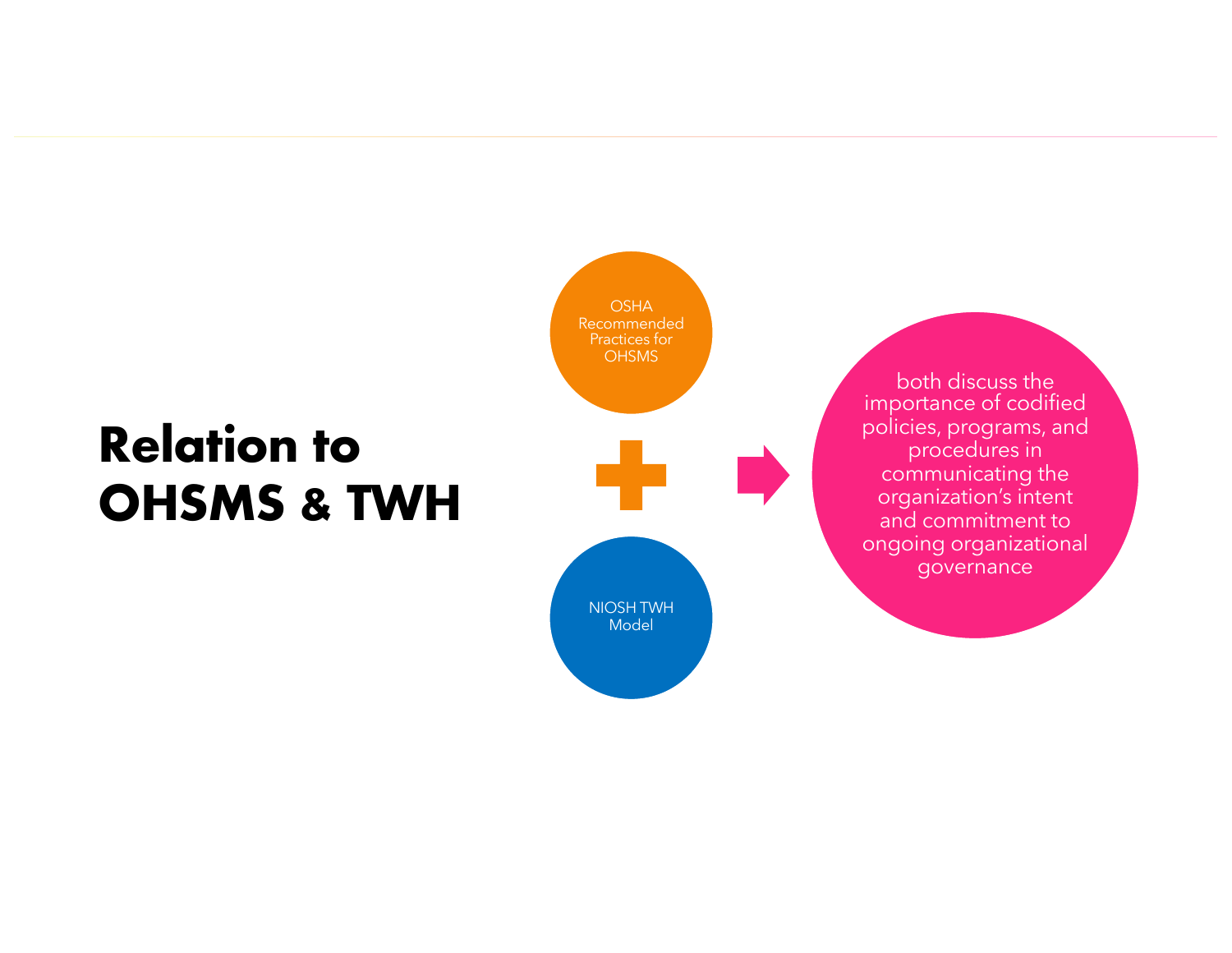### **CLAS Standard about Communication & Language Assistance**

- This is where OHS professionals can make a significant impact
- + Offer language assistance to individuals with limited English proficiency or other communication needs, at no cost to them
- + Also "ensure the competence of individuals providing language assistance"
- + Provide materials and signage "in the language commonly used by the populations"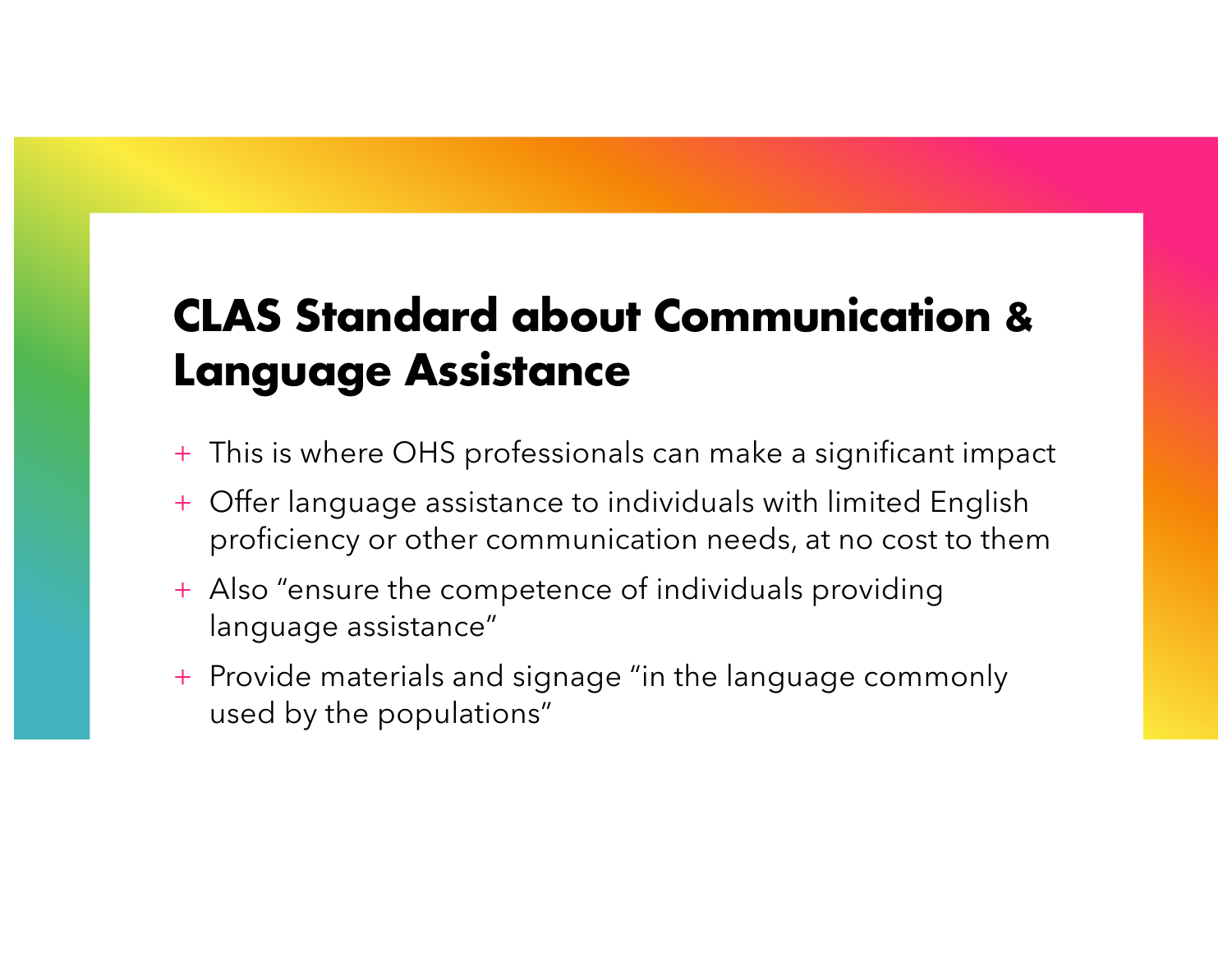# **Worker Training (and Signage)**

- + Per the U.S. Department of Labor (2010), training "must be presented in a manner that employees can understand"
- + Must instruct workers "using both a language and a vocabulary" that is understood by workers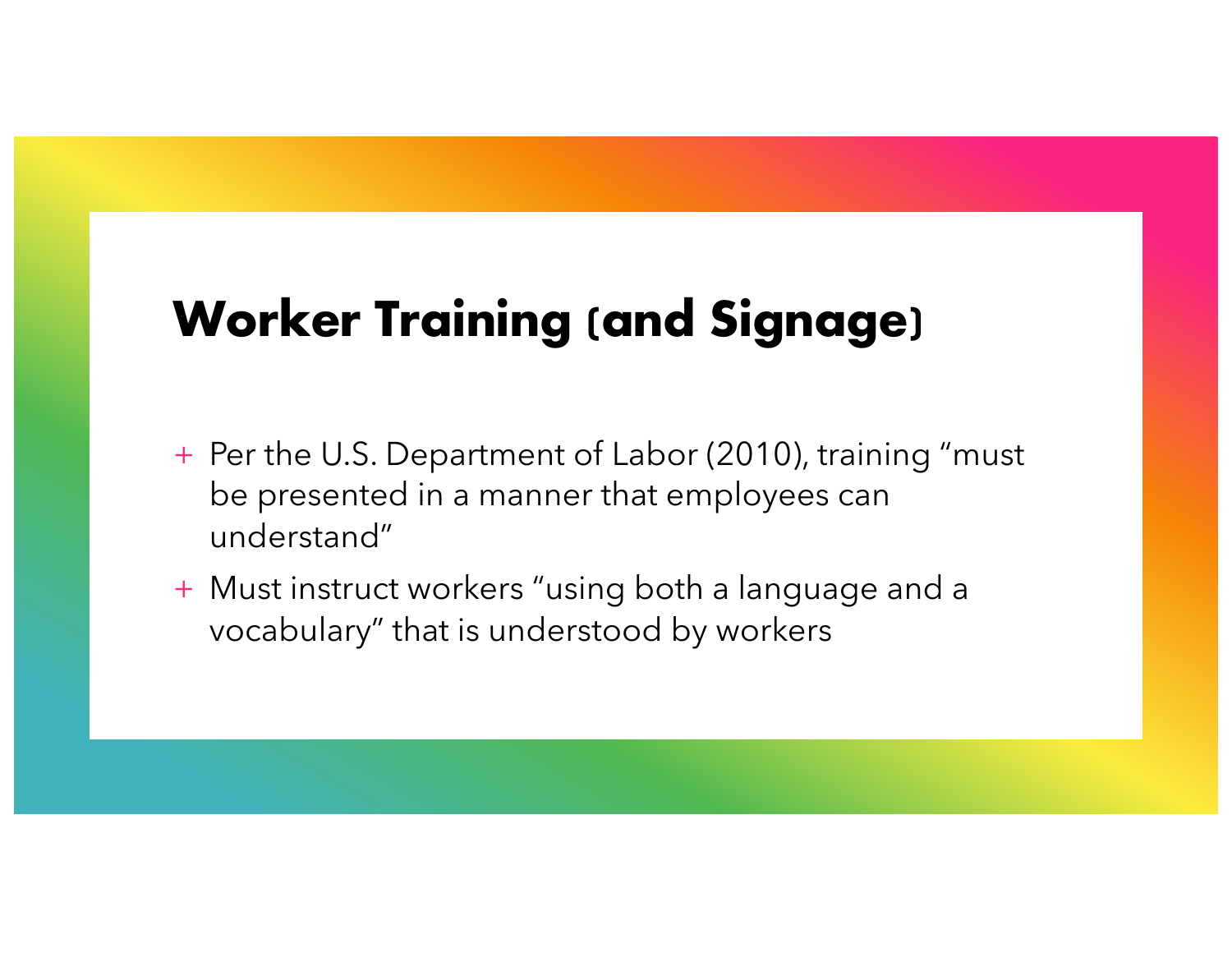# **Make Efforts to Understand & Increase Psychological**  Safety **Diverse**

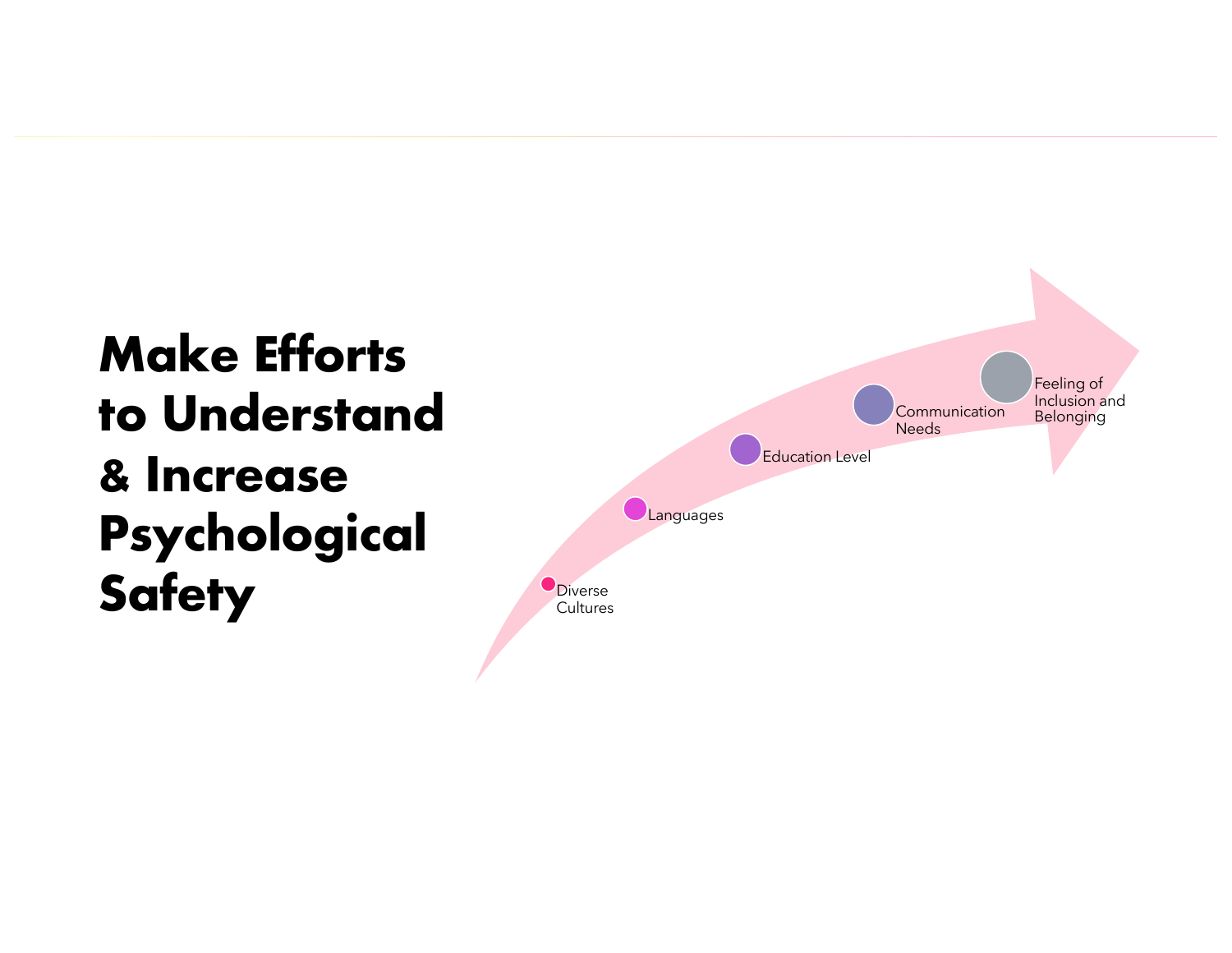### **CLAS Standard for Engagement, Continuous Improvement, & Accountability**

| management<br>accountability           | continuous<br>improvement through<br>ongoing assessments   | collecting and<br>maintaining<br>demographic<br>information and health<br>equity outcomes |
|----------------------------------------|------------------------------------------------------------|-------------------------------------------------------------------------------------------|
| partnering with the<br>local community | creating conflict and<br>grievance resolution<br>processes | communicating the<br>organization's progress                                              |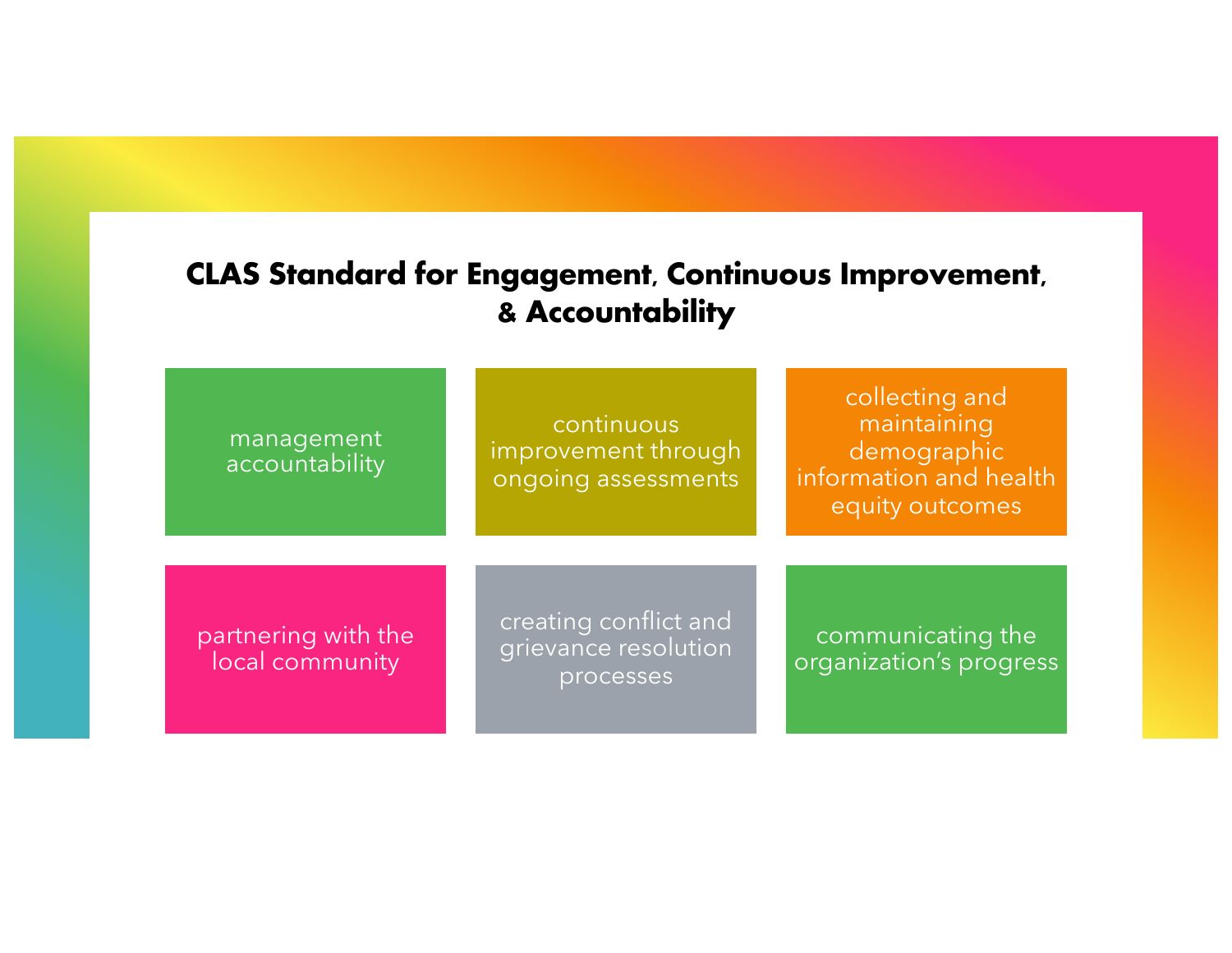# **Involving Other Specialties**

+ An industrial/occupational hygienist or other occupational health professional can help assess whether implementation of the CLAS standards had a measurable impact on health equity outcomes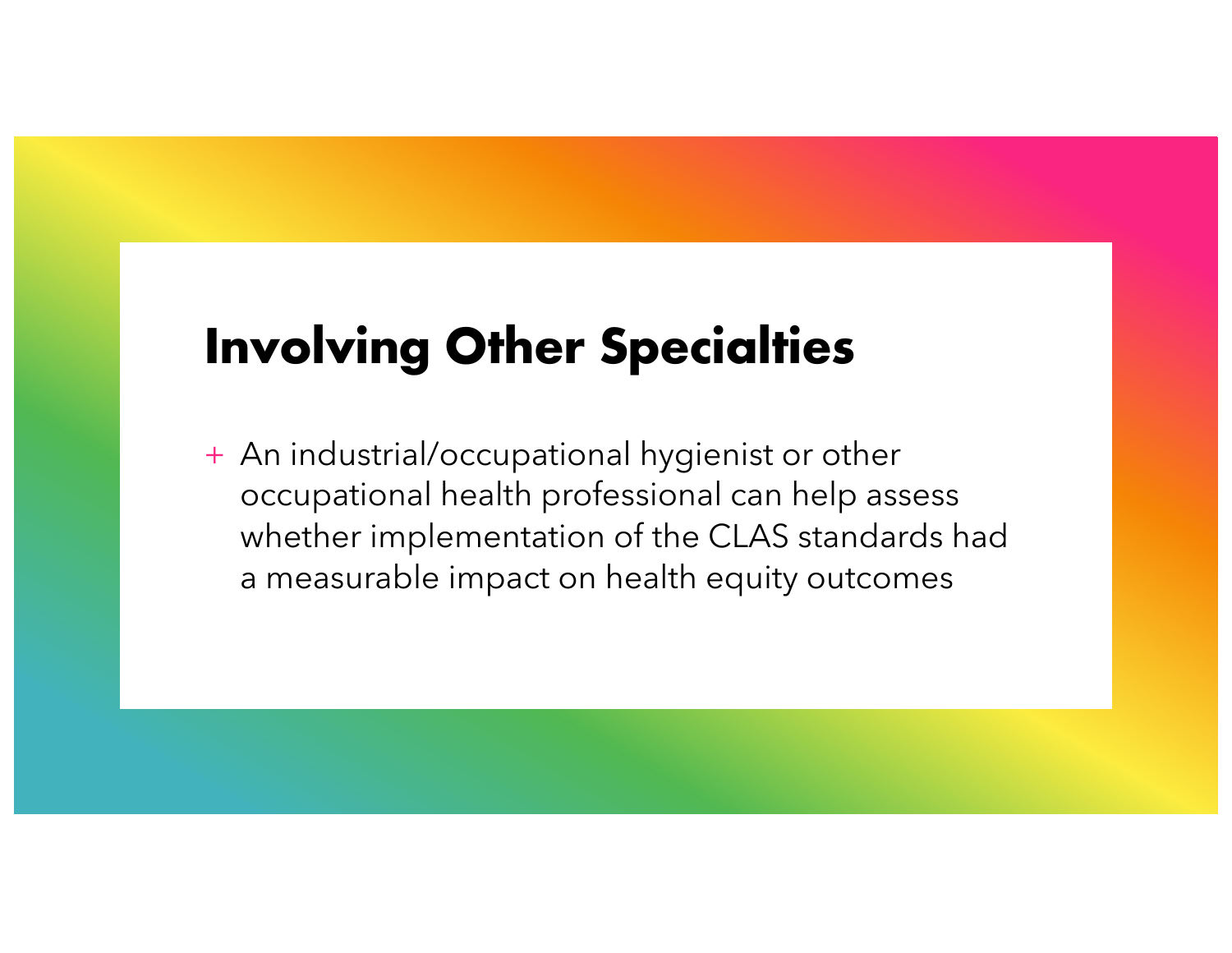# **Involving Other Specialties**

+ An industrial/organizational psychologist or other diversity, equity, and inclusion professional can assess whether implementation of CLAS standards had a measurable impact on advancing psychological safety, equity, quality, and other work-related disparities within an organization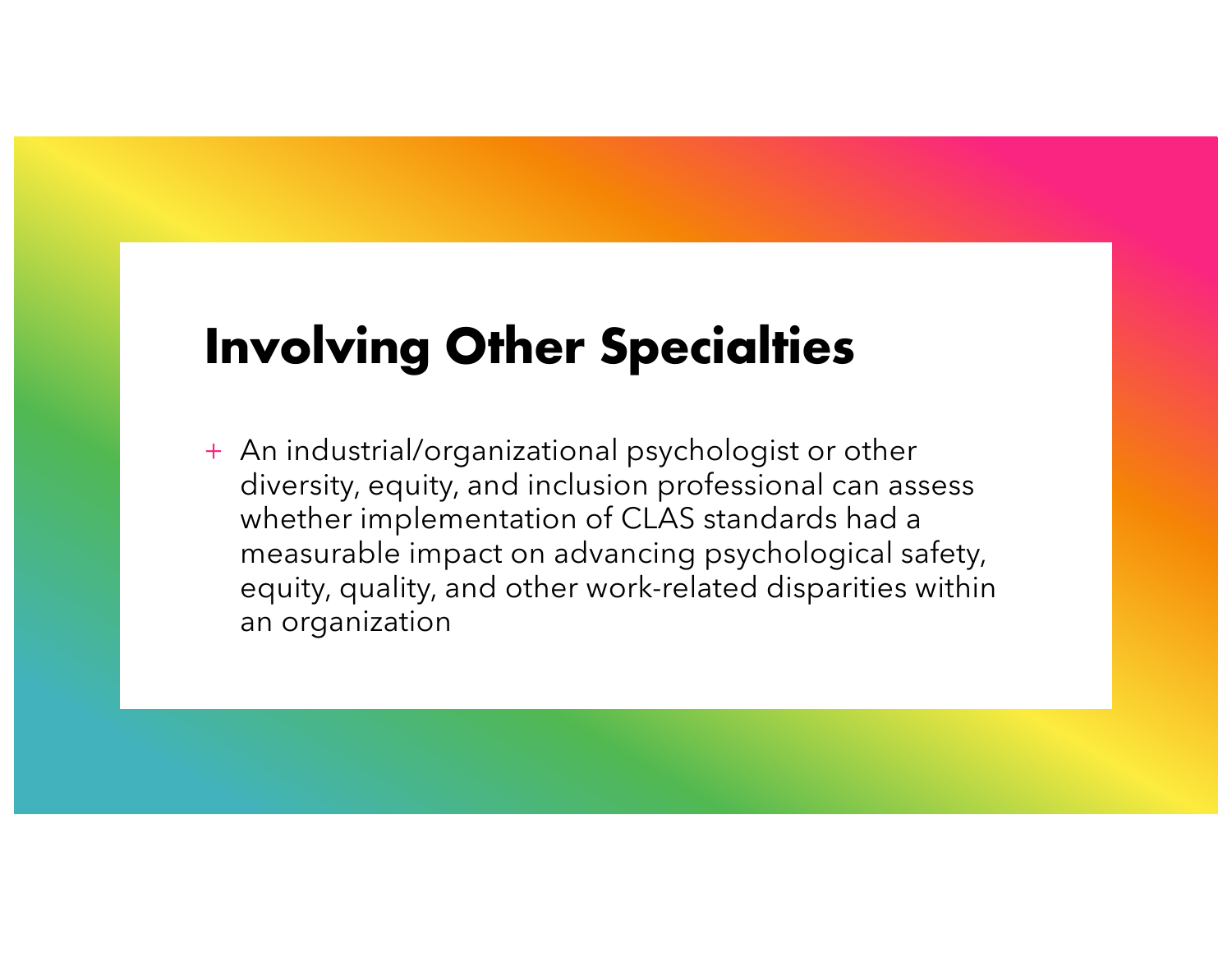# **Relation to Corporate Social Responsibility**

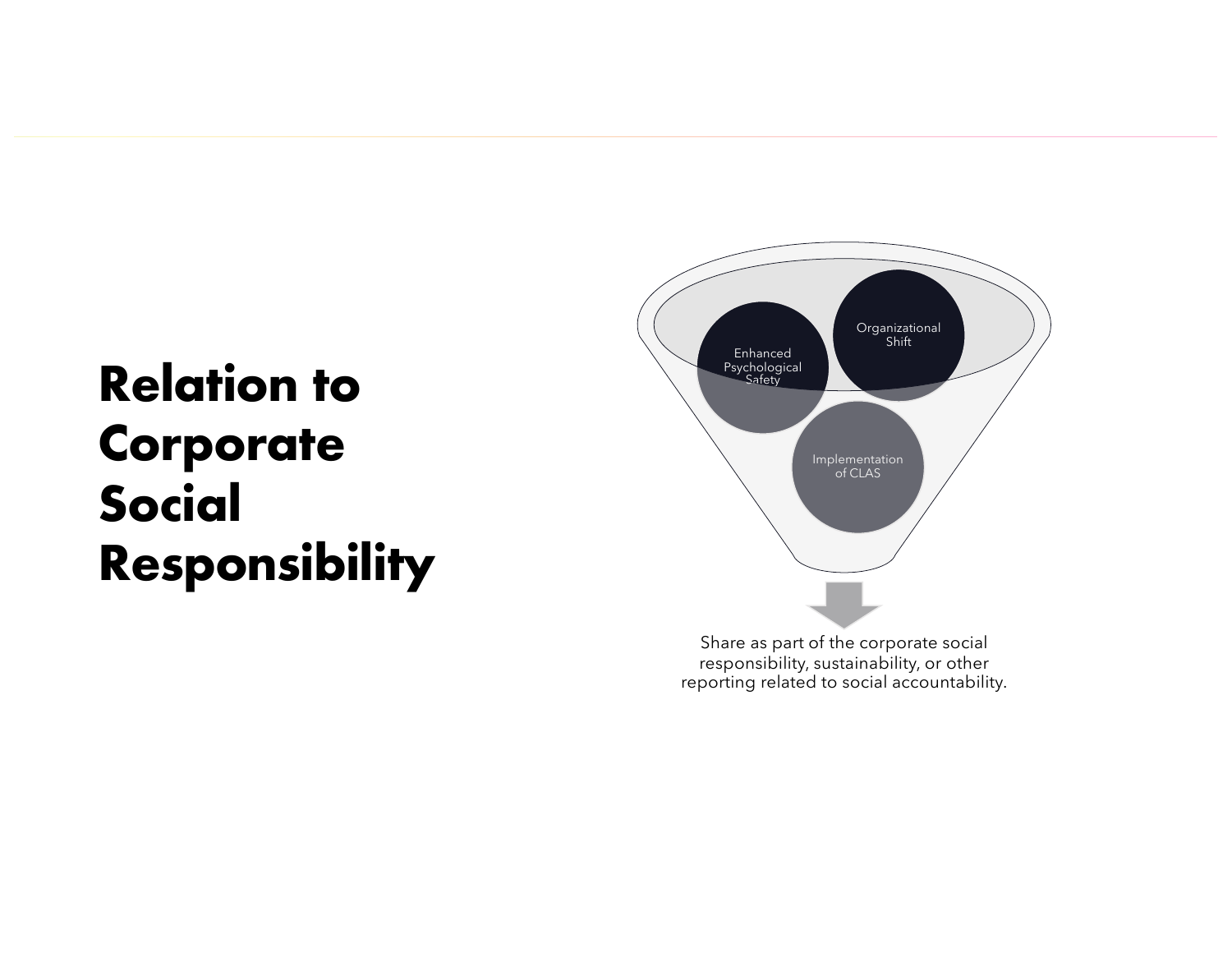# **What's the big IDEA about CLAS?**

IDEA = Inclusion, Diversity, Equity, and Accessibility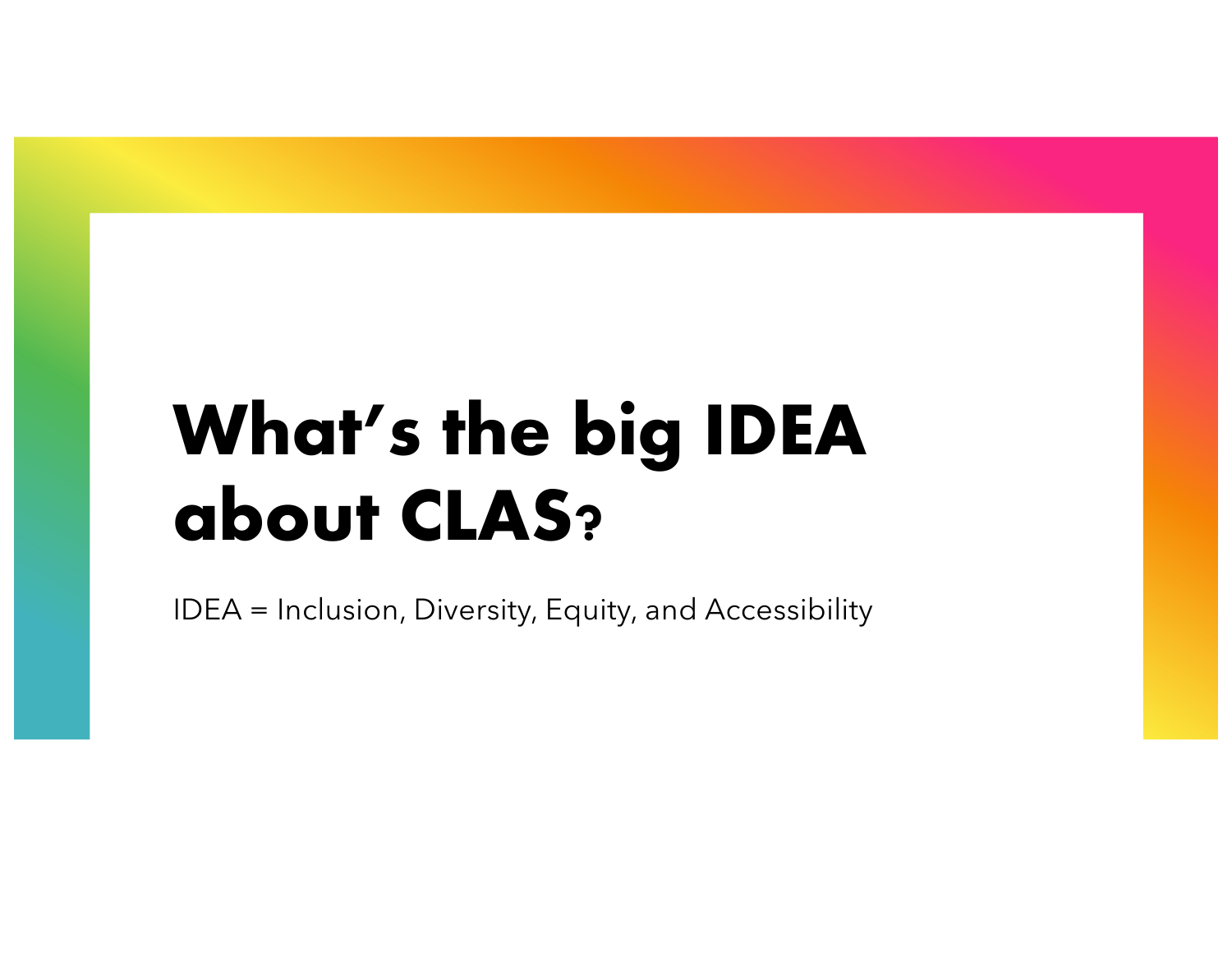# **Quick Definitions**

#### Inclusion

- All feel welcomed, respected, represented, supported, and valued to fully participate
- Intentional, ongoing effort

#### **Diversity**

• All of the ways we differ (race, ethnicity, gender, age, national origin, religion, disability, socioeconomic status, sexual orientation, education, marital status, language, etc.)

#### Equity

- All having the ability to fully participate, ensuring fair treatment, eliminating barriers to participation
- Fair and just treatment of all members of a community

#### Accessibility

• Giving equitable access to everyone along the continuum of human ability and experience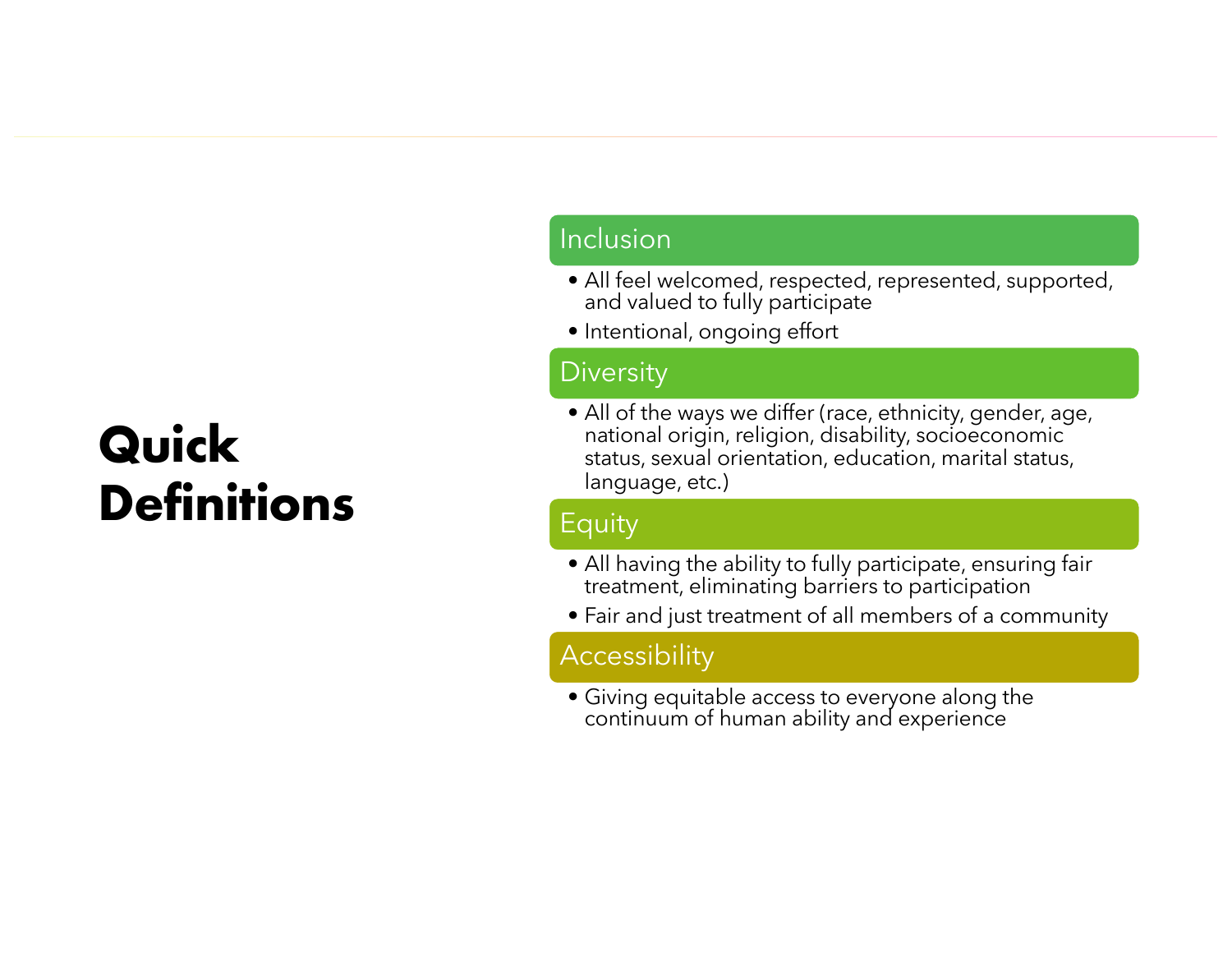# **Health Equity and a Paradigm Shift in OHS**

- + Per Flynn et al. (2022), persistent inequities are still present in the burden of injuries and illnesses
- + "Addressing these inequities, along with challenges associated with the fundamental reorganization of work, will require a more holistic approach that accounts for the social contexts within which occupational injuries and illnesses occur"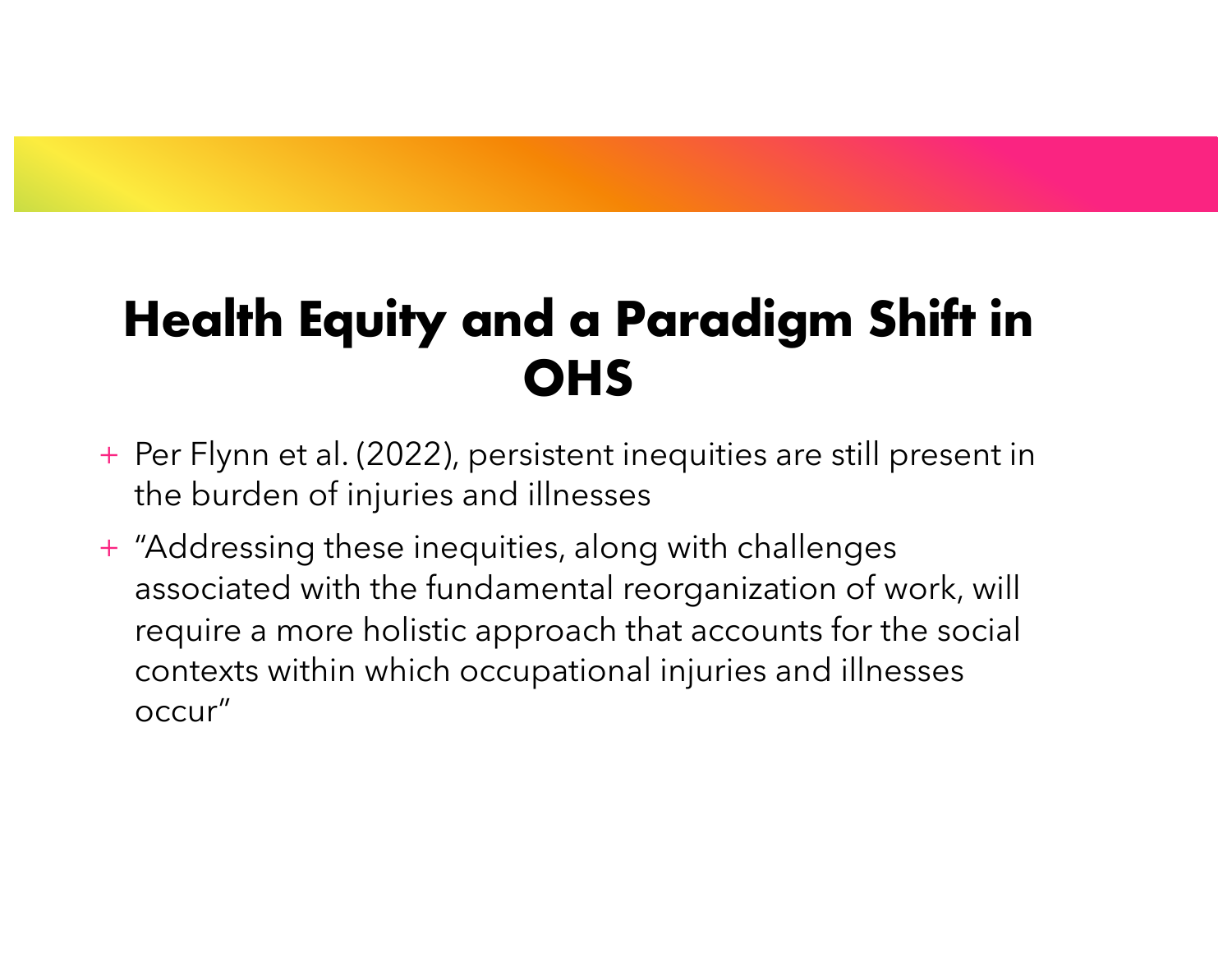# **Health Equity and a Paradigm Shift in OHS**

- + Reducing inequities will require OHS practitioners to adopt the biopsychosocial paradigm
- + "A biopsychosocial approach explores the dynamic, multidirectional interactions between biological phenomena, psychological factors, and social contexts, and can be a tool for both deeper understanding of the social determinants of health and advancing health equity" (Flynn et al., 2022)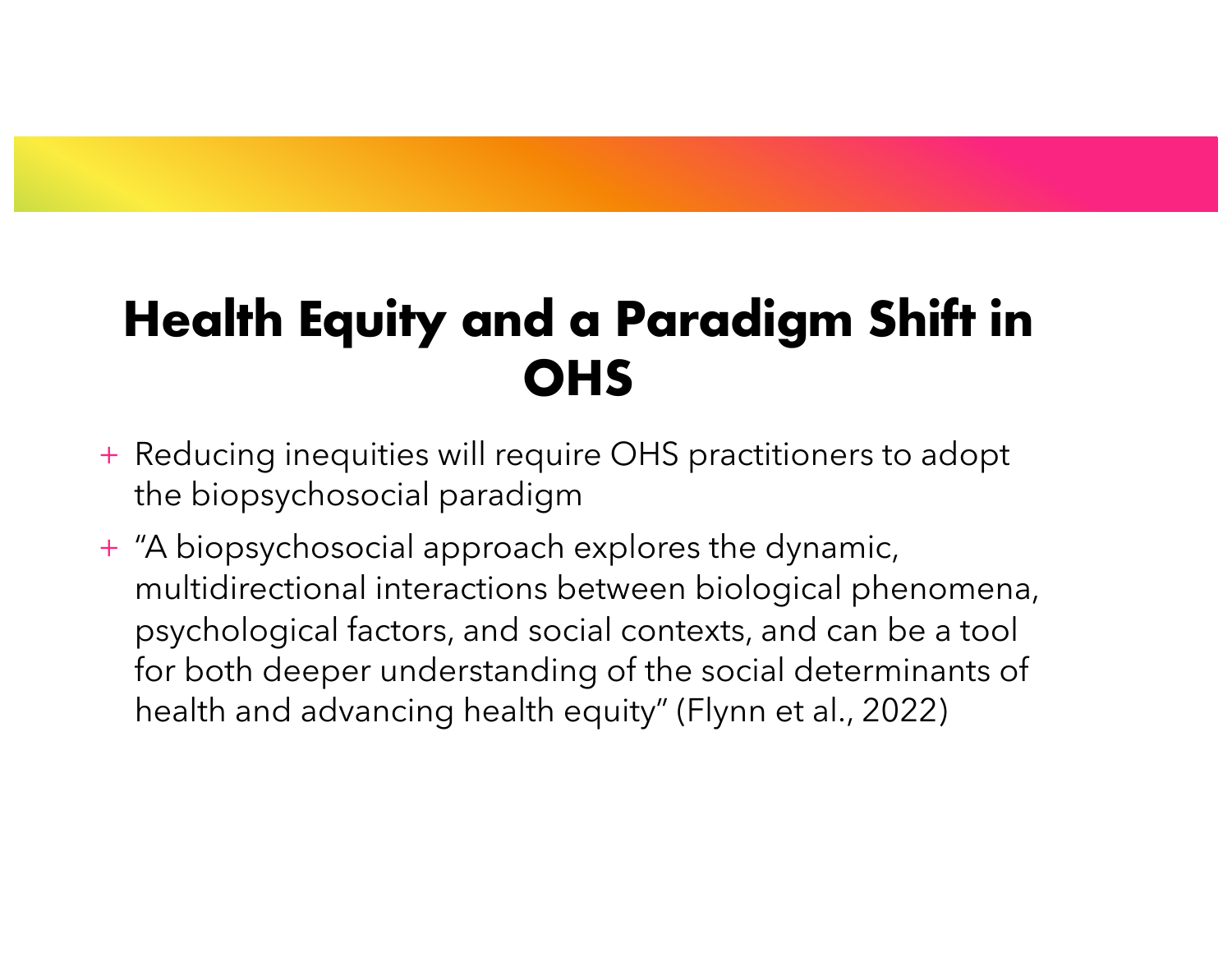# **Health Equity and a Paradigm Shift in OHS**

+ "[…] making explicit the implicit connections between public health, OSH, and the social sciences more broadly will go a long way in bridging the gap between OSH and the social sciences and improving our understanding of the social dimensions of worker health and well-being." (Flynn et al., 2022)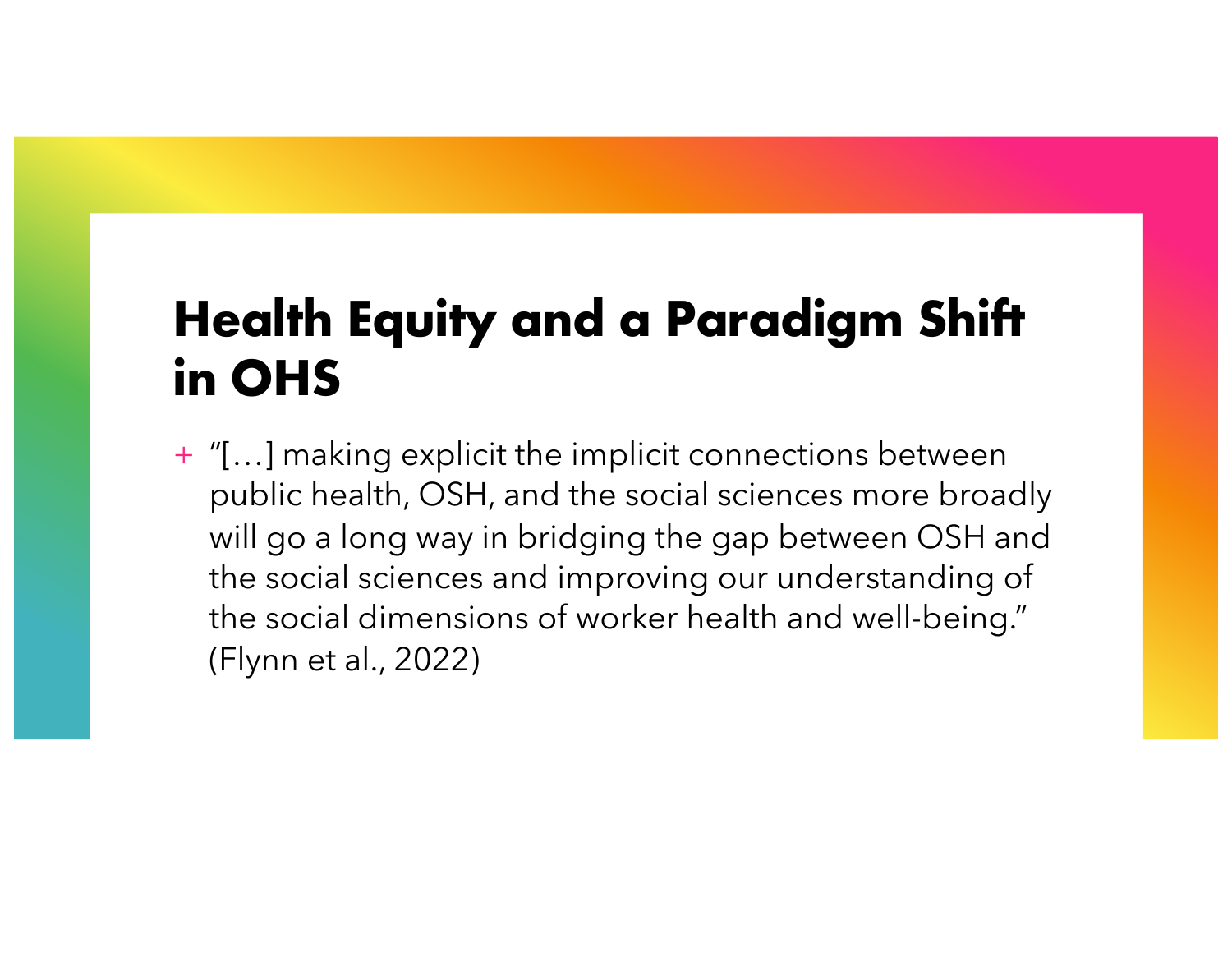# **Cultural Safety to Achieve Health Equity**

- + Curtis et al. (2019) recommended a move to cultural safety rather than cultural competency. Research was focused on health equity in medical context.
- + **Cultural Competency:** recognize the importance of sociocultural influences and tailor services to meet individual social, cultural, and linguistic needs (like CLAS!)
- <sup>+</sup> **Possible OHS-related definition of Cultural Safety:** Acknowledging the barriers to operational effectiveness arising from the inherent power imbalance between management and workers, which requires practitioners to examine themselves and the potential impact of their own culture on workplace interactions (question biases, assumptions, attitudes, stereotypes, and prejudices)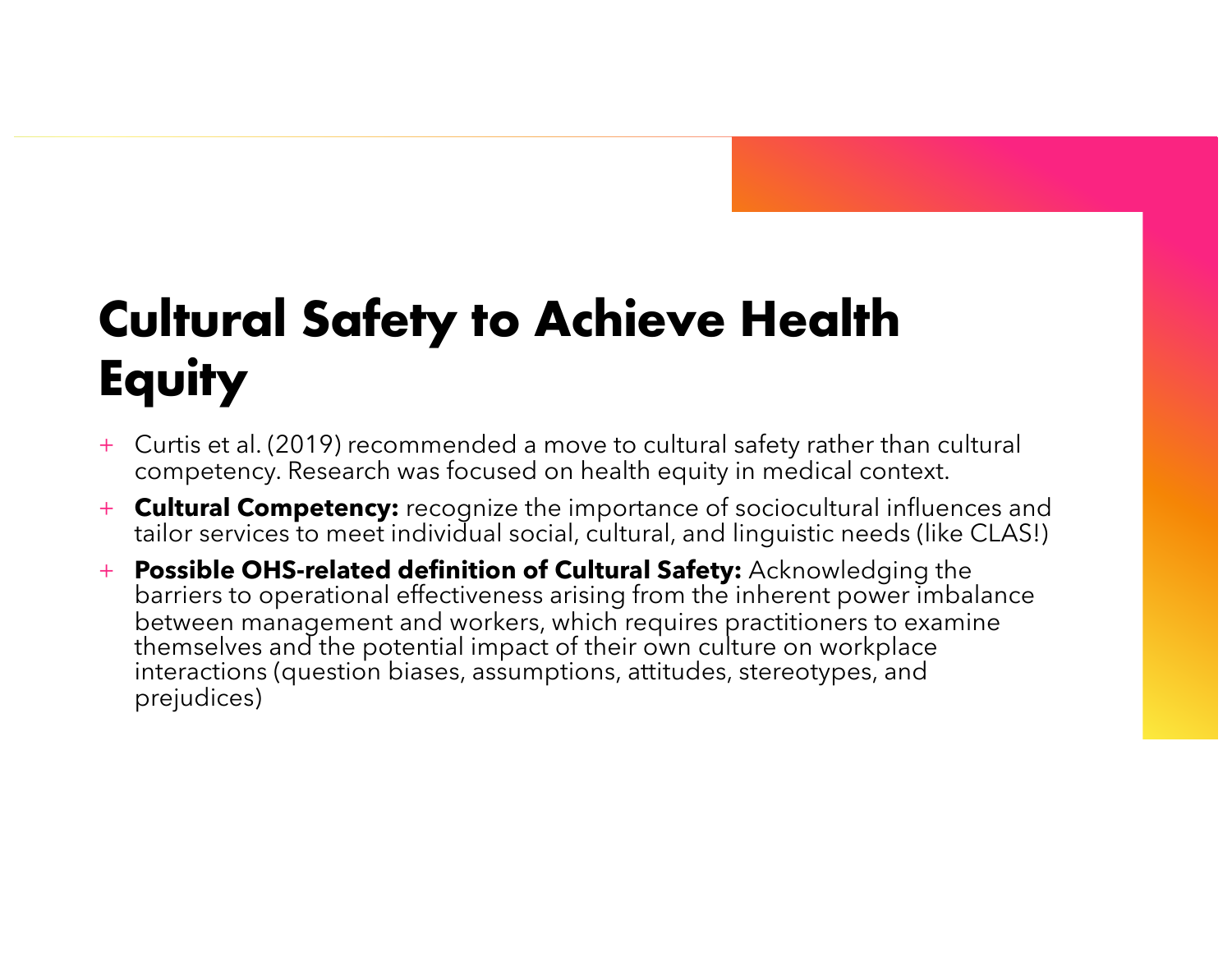# **How is work a social determinant of health?**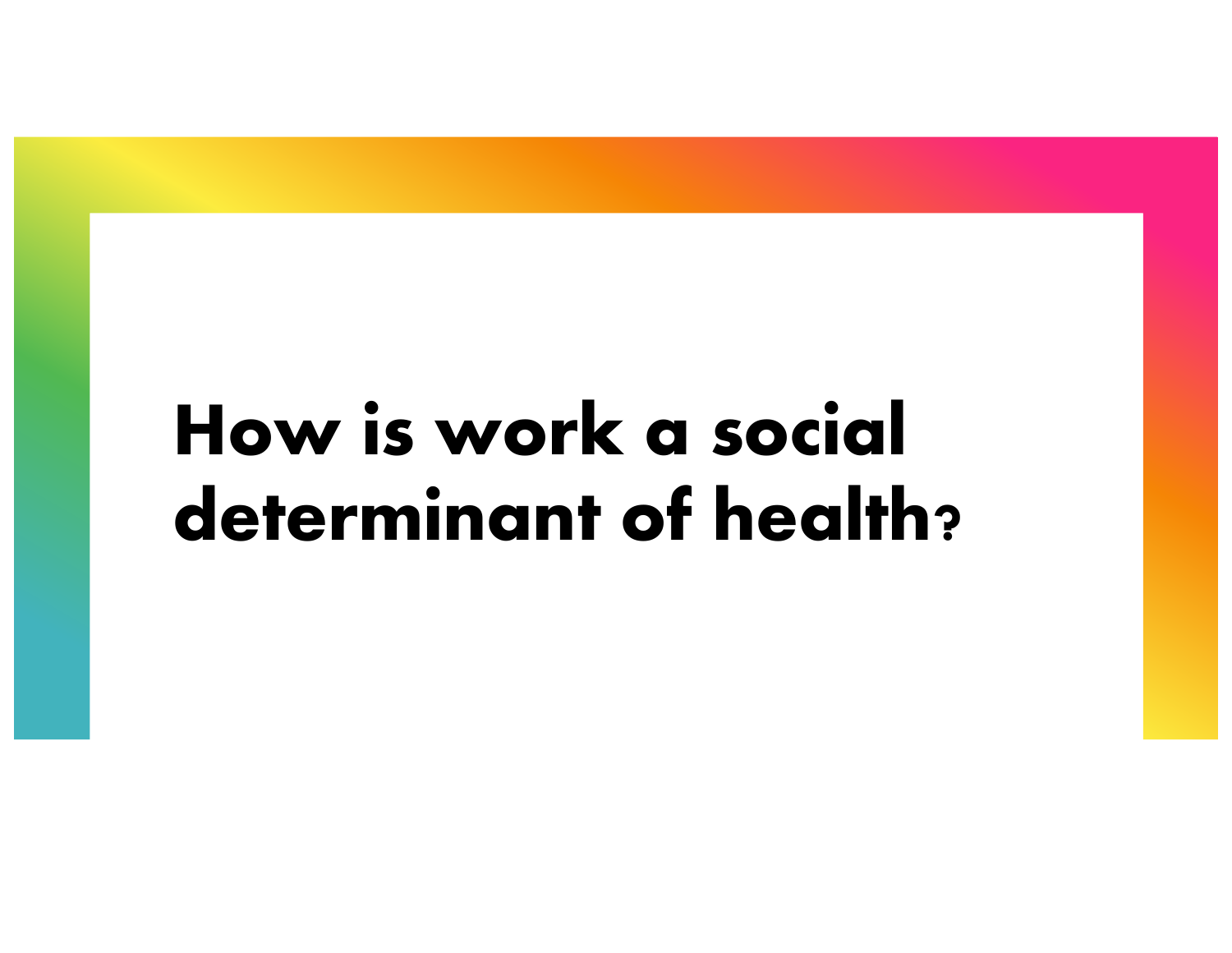### **Social Determinants of Health**

- + Social determinants of health are conditions in our environment that affect a wide range of health, functioning, and quality-oflife outcomes and risks.
- + Economic Stability (Employment and Work Status)
- + Education Access & Quality
- + Healthcare Access & Quality
- + Neighborhood & Built Environment
- + Social & Community Context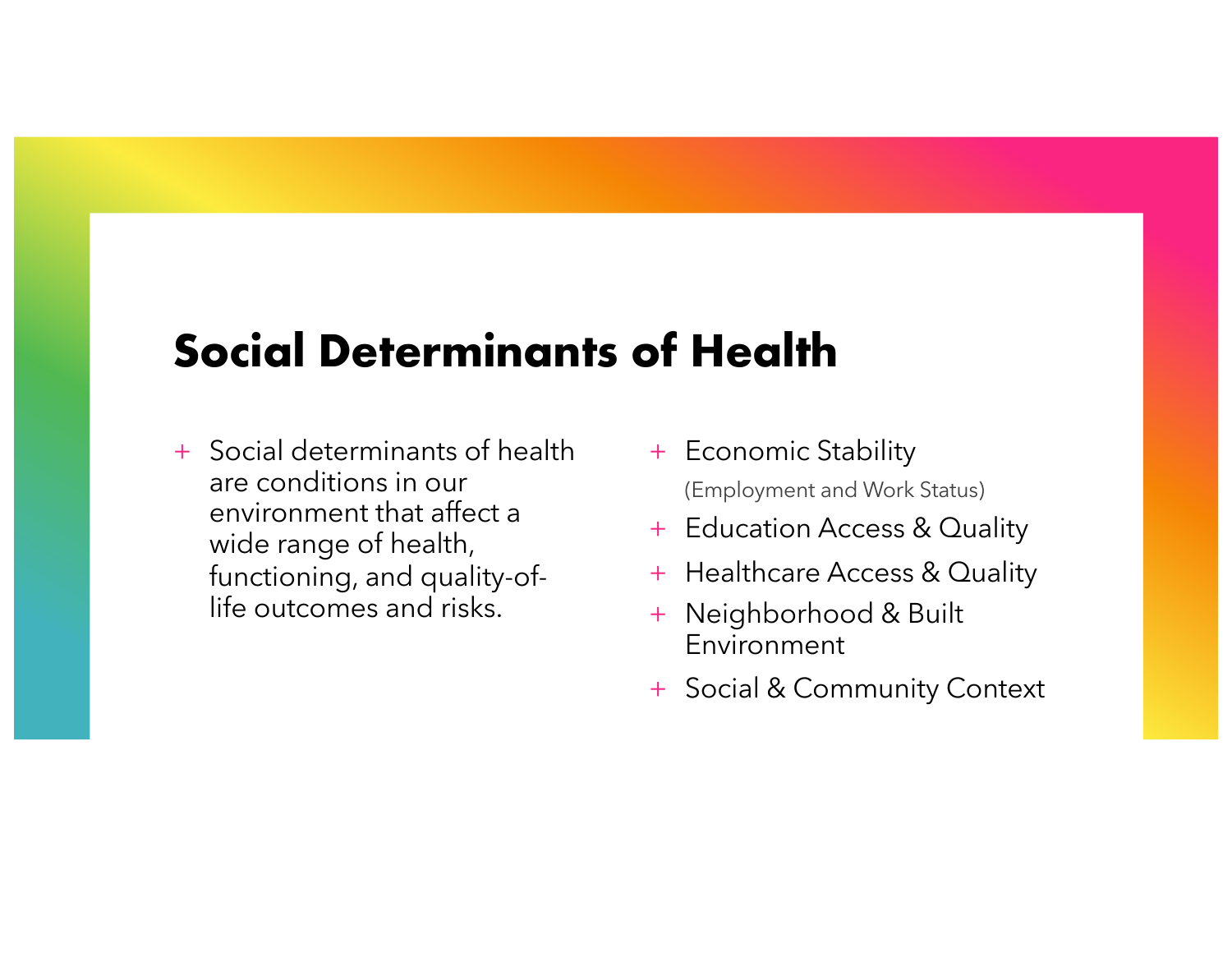## **U.S. NIOSH & Total Worker Health**

+ Work is recognized as a social determinant of health, wherein work influences health via the hazards from the work itself, as well as wages, work hours, workload and stress, interactions with coworkers and the leadership team, access to paid leave, and "health-enhancing work environments" influence the worker, their family, and the surrounding community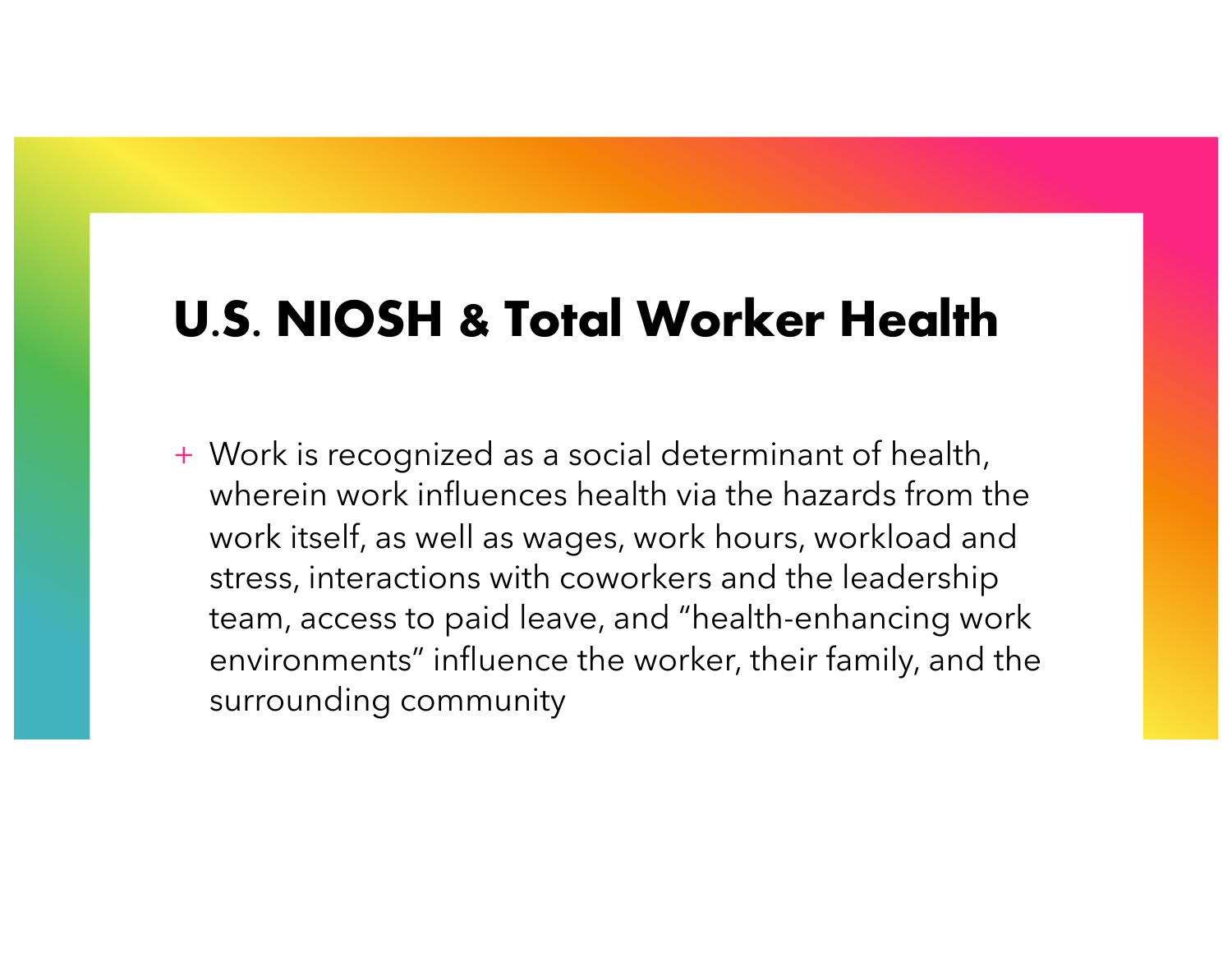# **Work as a Social Determinant of Health**

+ Work is also affected by other social determinants of health (education, access to healthcare, and socioeconomic status)

#### **Hierarchy of Controls Applied to NIOSH Total Worker Health<sup>®</sup>**



Suggested Citation: NOSH [2016]. Fundamentals of total worker health approaches: essential elements for advancing worker safety, health, and well-being. By<br>Lee MP, Hudson H, Richards R, Chang CC, Chosewood LC, Schill AL, o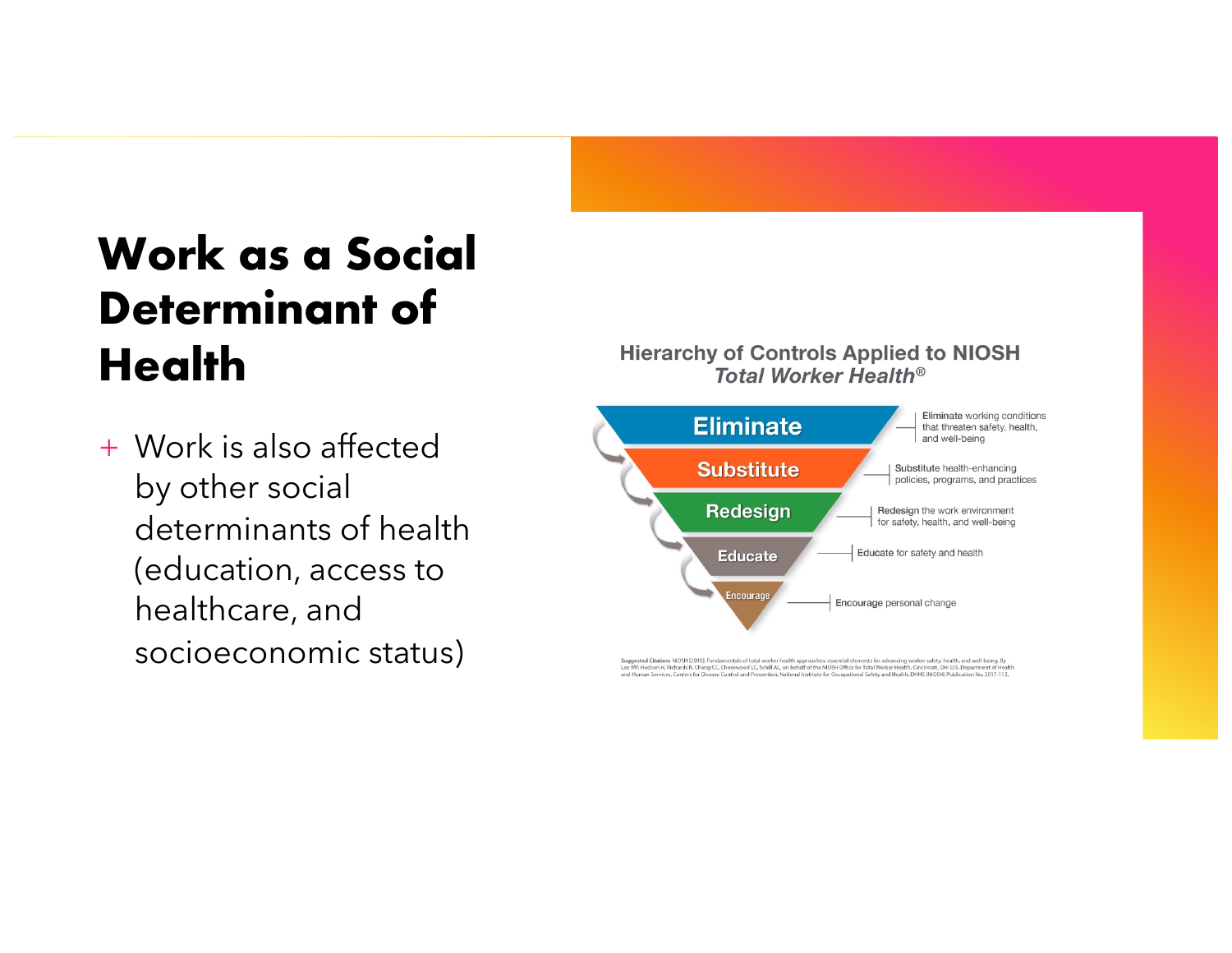## **Conclusion**

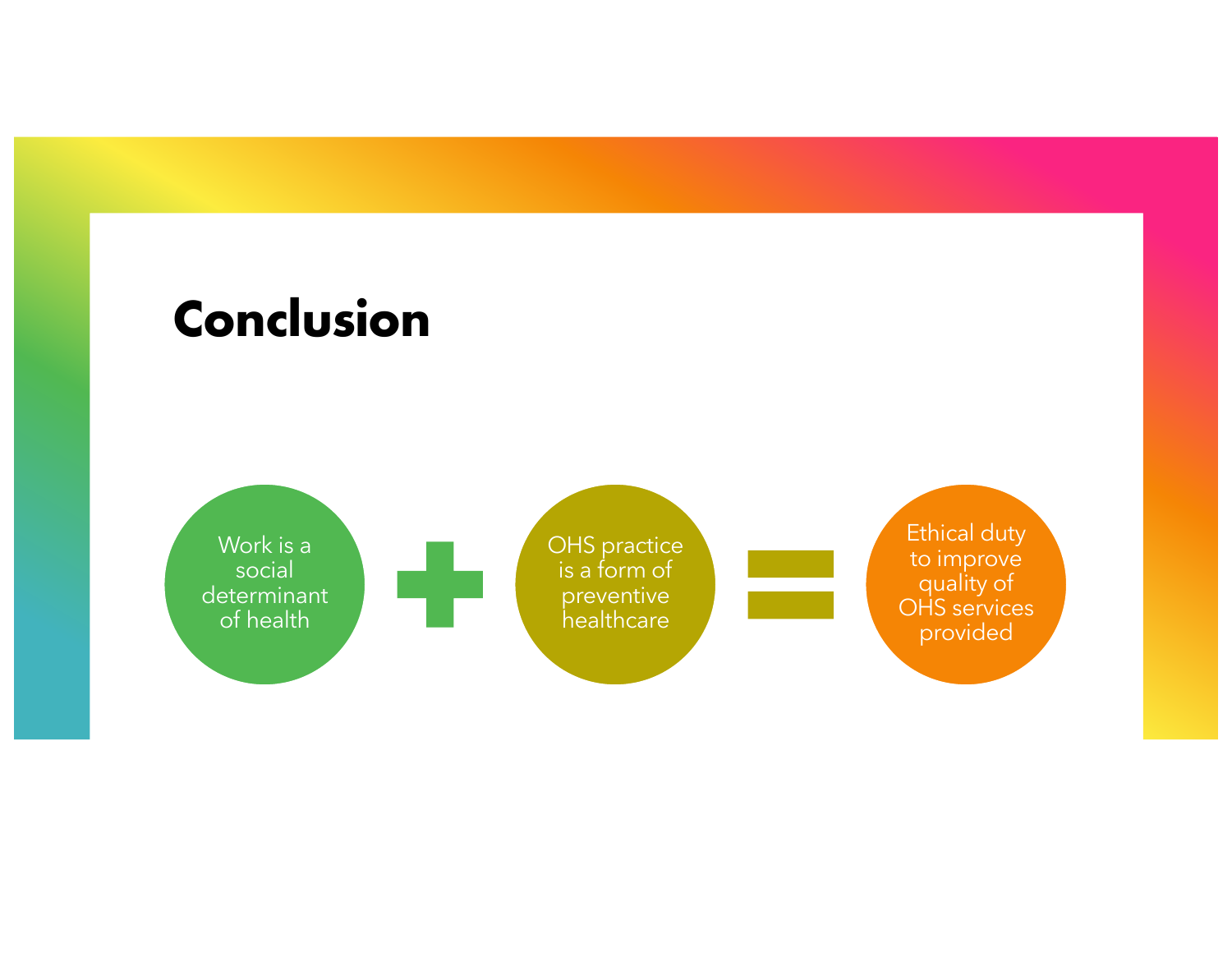### **Conclusion**

**Do:** Respect different preferences for how people are treated and communicated with at work

**Don't:** Assume how people want to be treated and communicated with in the workplace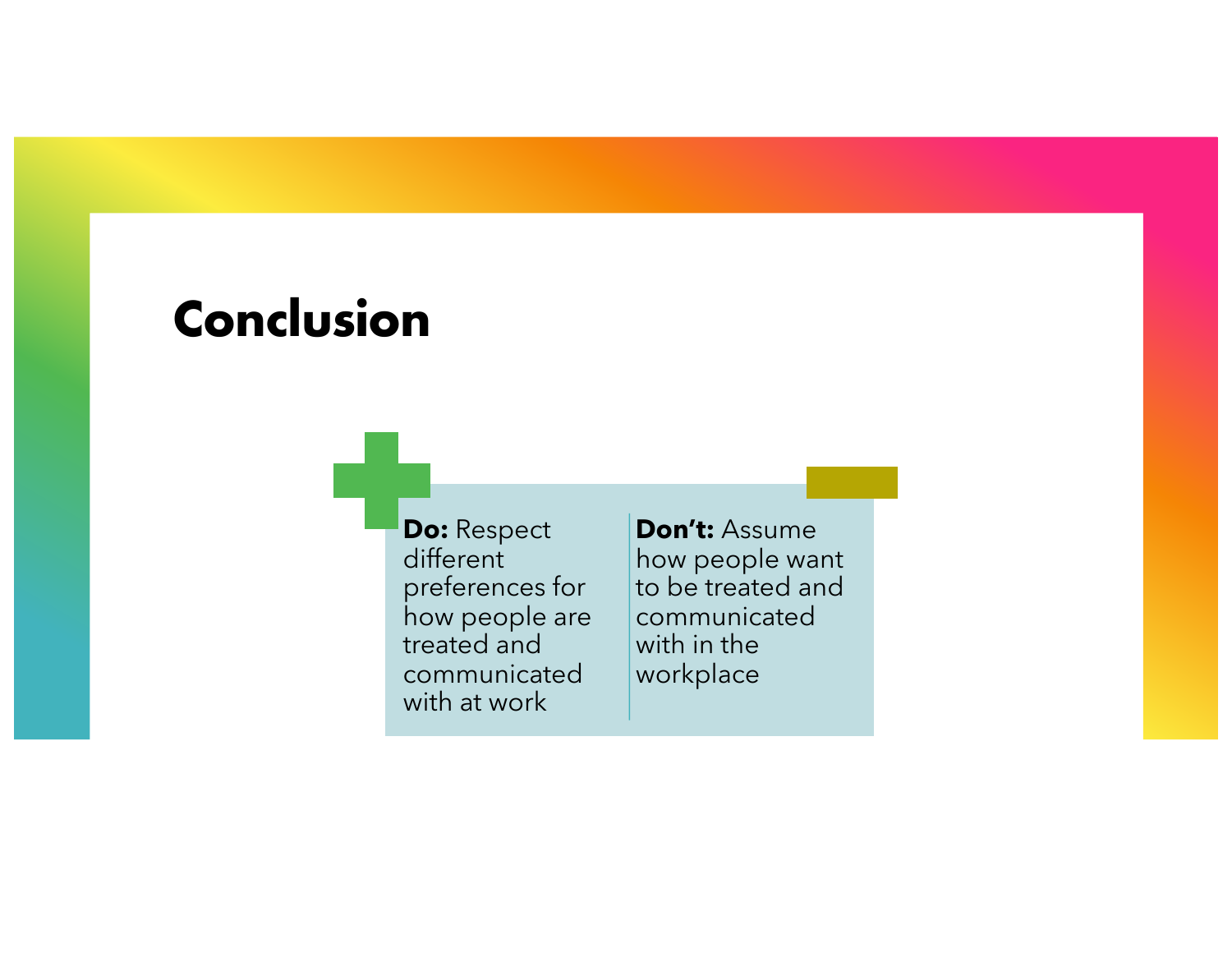### **References**

- + American Association of Museums. (2022). Definitions of diversity, equity, [accessibility, and inclusion. https://www.aam-us.org/programs/diversity](https://www.aam-us.org/programs/diversity-equity-accessibility-and-inclusion/facing-change-definitions/)- equity-accessibility-and-inclusion/facing-change-definitions/
- + Curtis, E., Jones, R., Tipene-Leach, D. *et al.* Why cultural safety rather than cultural competency is required to achieve health equity: a literature review and recommended definition. *Int J Equity Health* **18,** 174 (2019). [https://doi.org/10.1186/s12939-019-1082-](https://doi.org/10.1186/s12939-019-1082-3)3
- + Edmondson, A. (2019). *The fearless organization: Creating psychological safety in the workplace for learning, innovation, and growth*. John Wiley & Sons, In[c. https://fearlessorganization.com](https://fearlessorganization.com/)/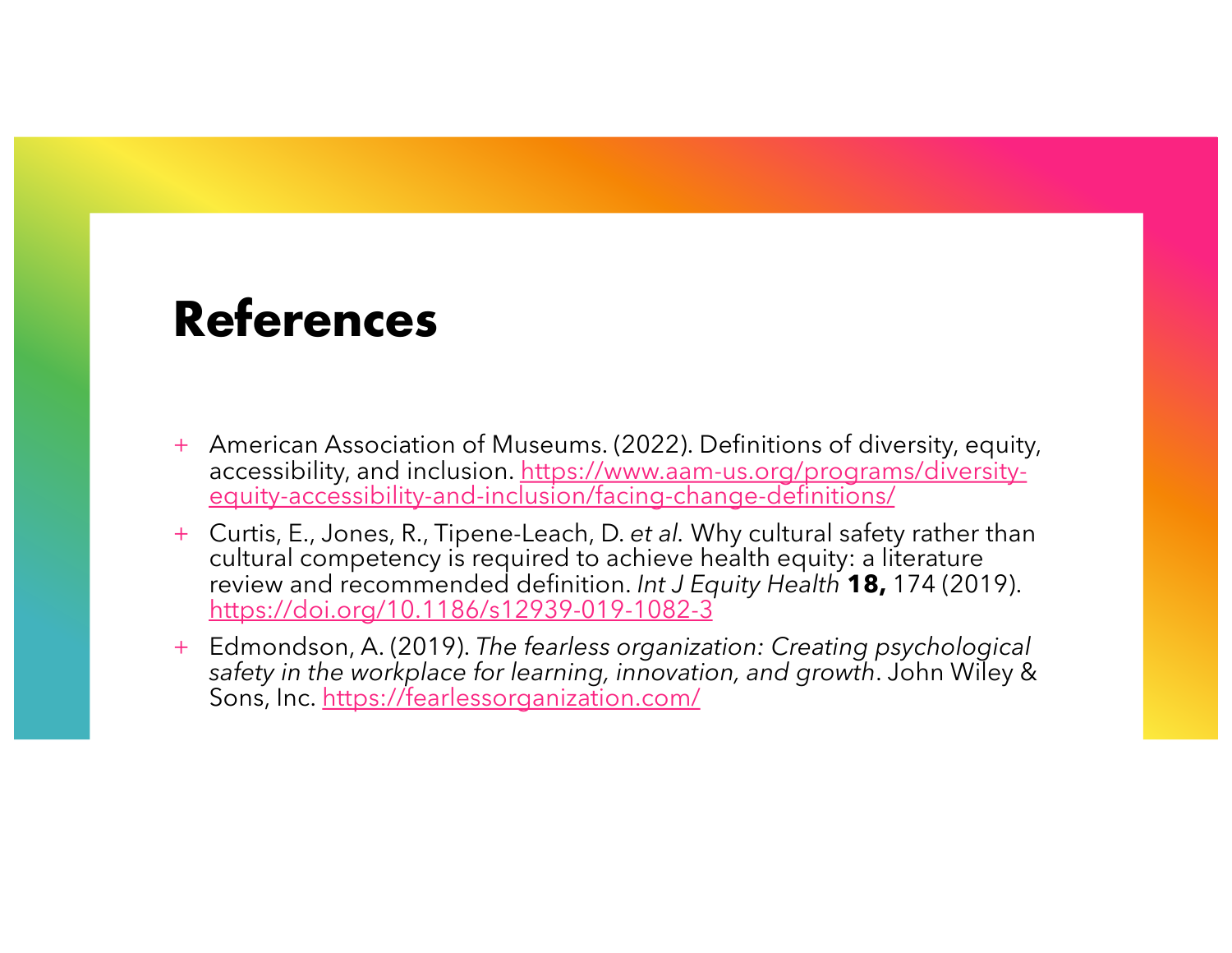### **References**

- + Flynn, M.A.; Check, P.; Steege, A.L.; Sivén, J.M.; Syron, L.N. Health Equity and a Paradigm Shift in Occupational Safety and Health. *Int. J. Environ. Res. Public Health* **2022**, *19*, 34[9. https://doi.org/10.3390/ijerph19010349](https://doi.org/10.3390/ijerph19010349)
- + International Network of Safety & Health Professional Organisations. (2017). The Occupational Health and Safety Professional Capability Framework: A Global Framework for Practice. [https://www.inshpo.org/storage/app/media/docs/INSHPO\\_2017\\_Capabi](https://www.inshpo.org/storage/app/media/docs/INSHPO_2017_Capability_Framework_Final.pdf)li ty\_Framework\_Final.pdf
- + U.S. Department of Health and Human Services Office of Minority Health. (2021). National CLAS standard[s. https://thinkculturalhealth.hhs.gov/cla](https://thinkculturalhealth.hhs.gov/clas)s